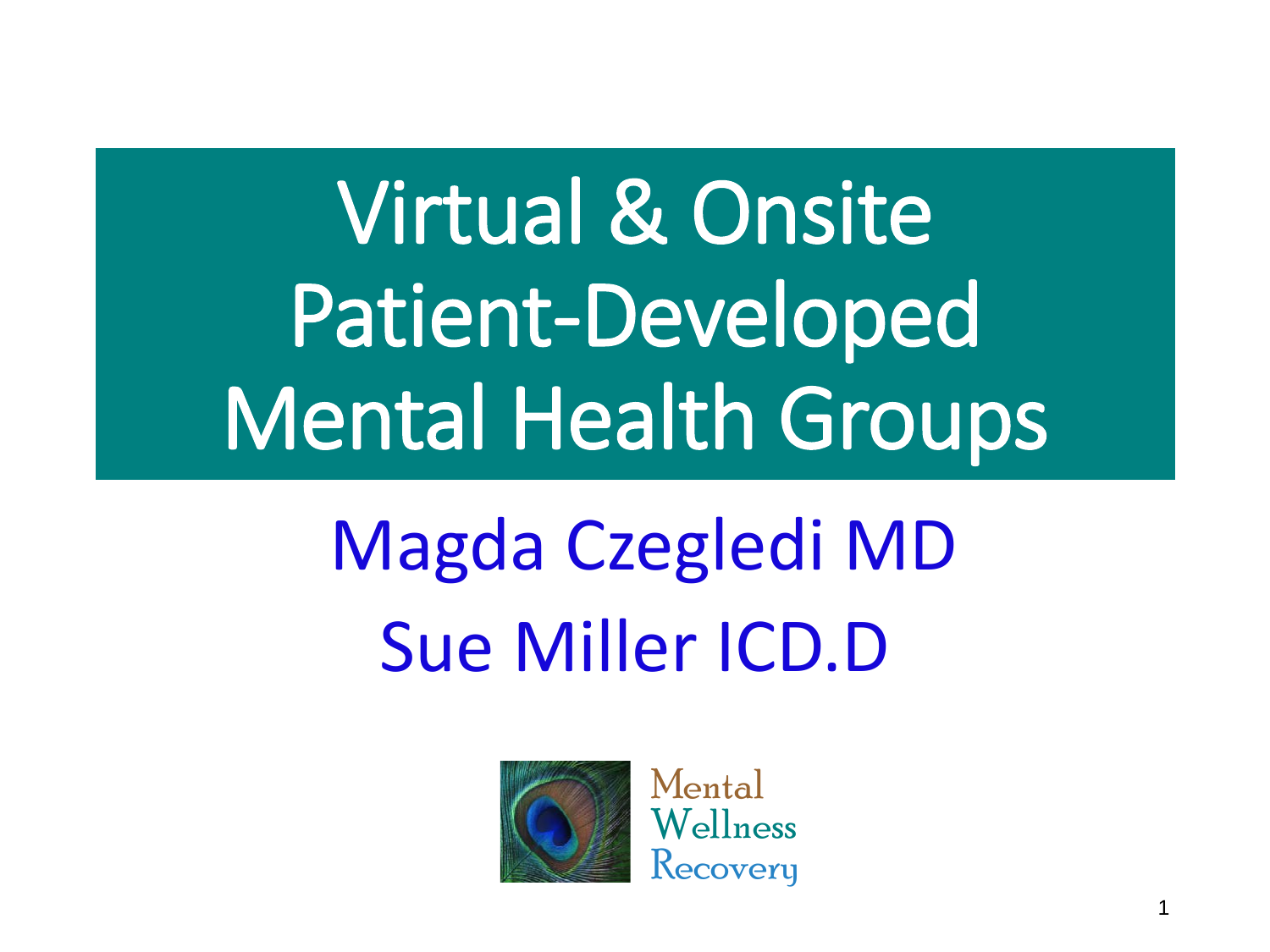### Presenter Disclosure

• **Presenter:** Magda Czegledi

- **Relationships that may introduce potential bias and/or conflict of interest:**
	- **No relationships to declare.**

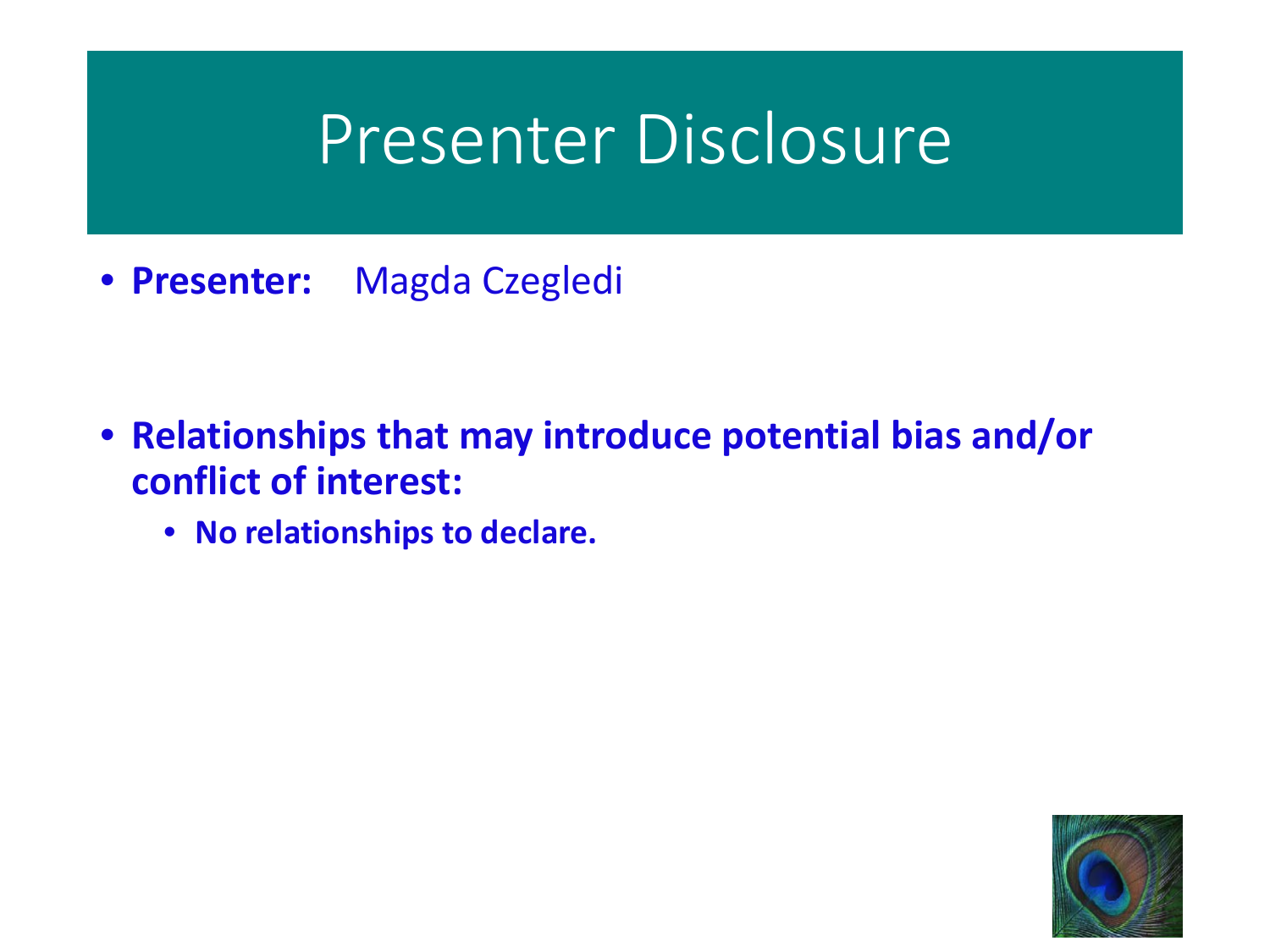### Presenter Disclosure

- **Presenter:** Susan Miller
- **Relationships that may introduce potential bias and/or conflict of interest:**
	- **Grants/Research Support:** N/A
	- **Speakers Bureau/Honoraria:** N/A
	- **Consulting Fees:** N/A
	- **Other: The Litebook Company**

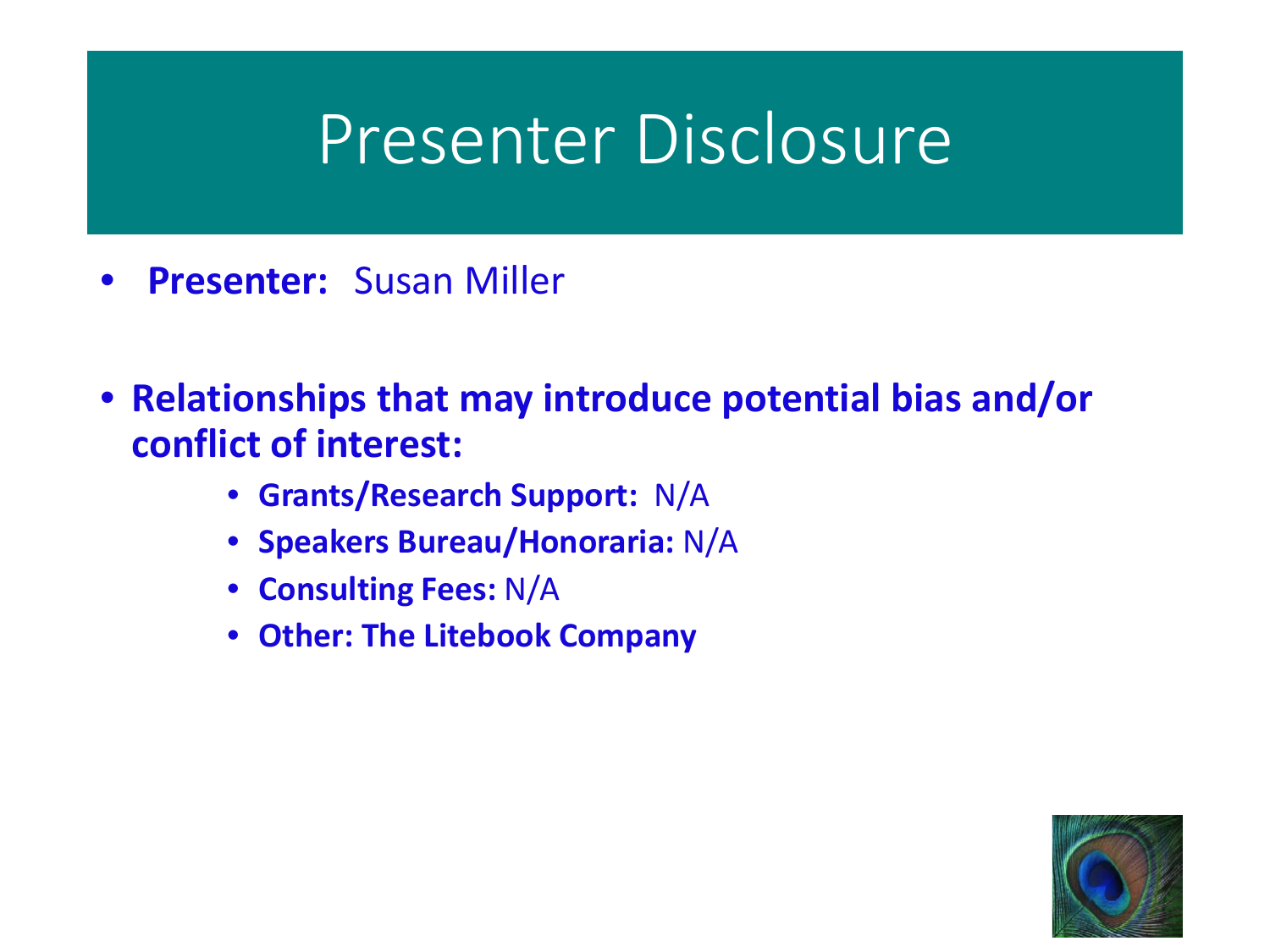## Disclosure of Commercial Support

- **This program has received NO COMMERCIAL financial support.**
- **This program has received NO COMMERCIAL in-kind support.**

- **Potential for conflict(s) of interest:**
	- **None.**

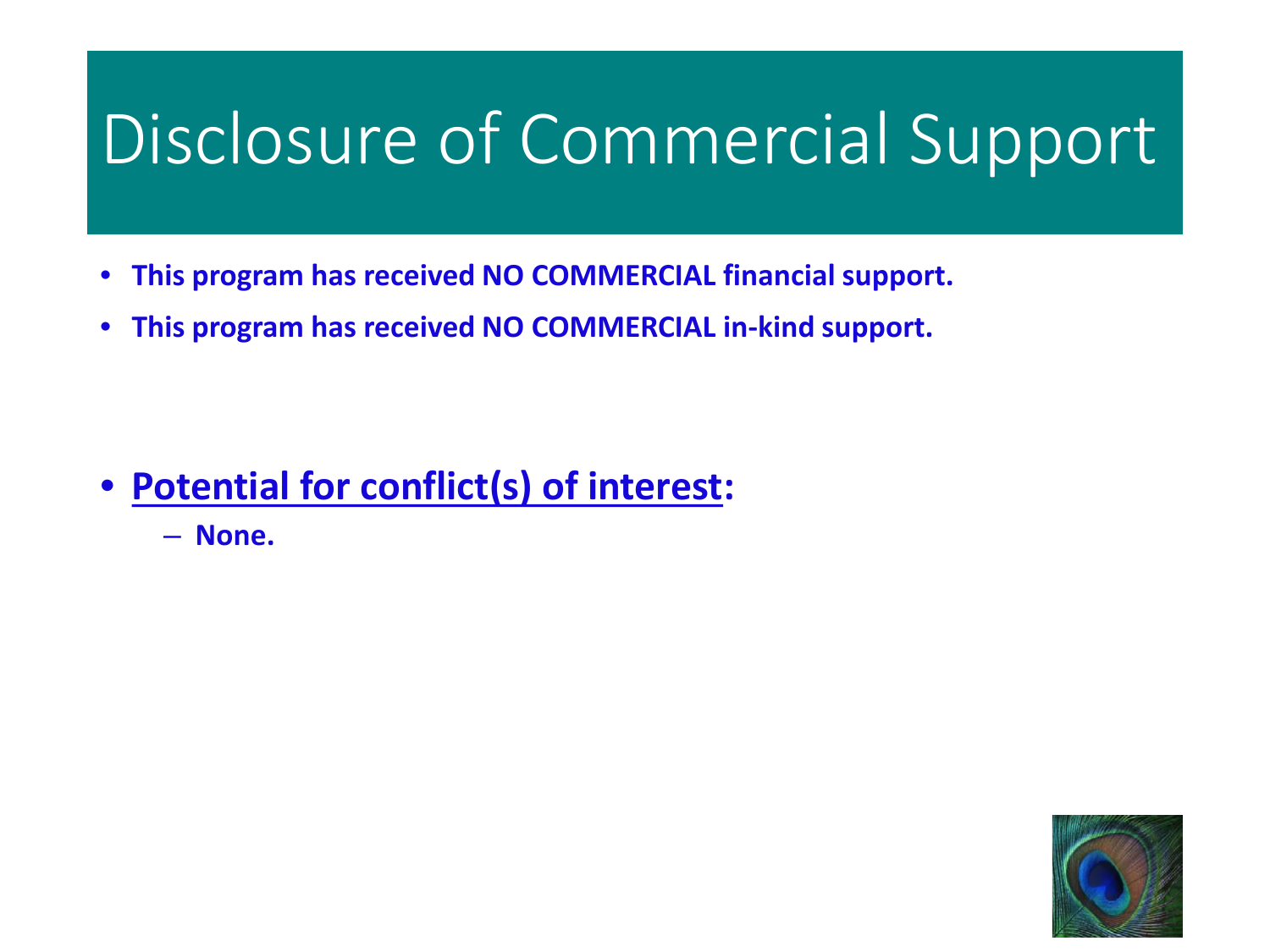## Mitigating Potential Bias

- This presentation will focus on peer-led support groups and will **NOT discuss** products from **The Litebook Company**.
- The committee has reviewed the content of the presentations and ensured that content presented is evidence-based and free of undue influence.

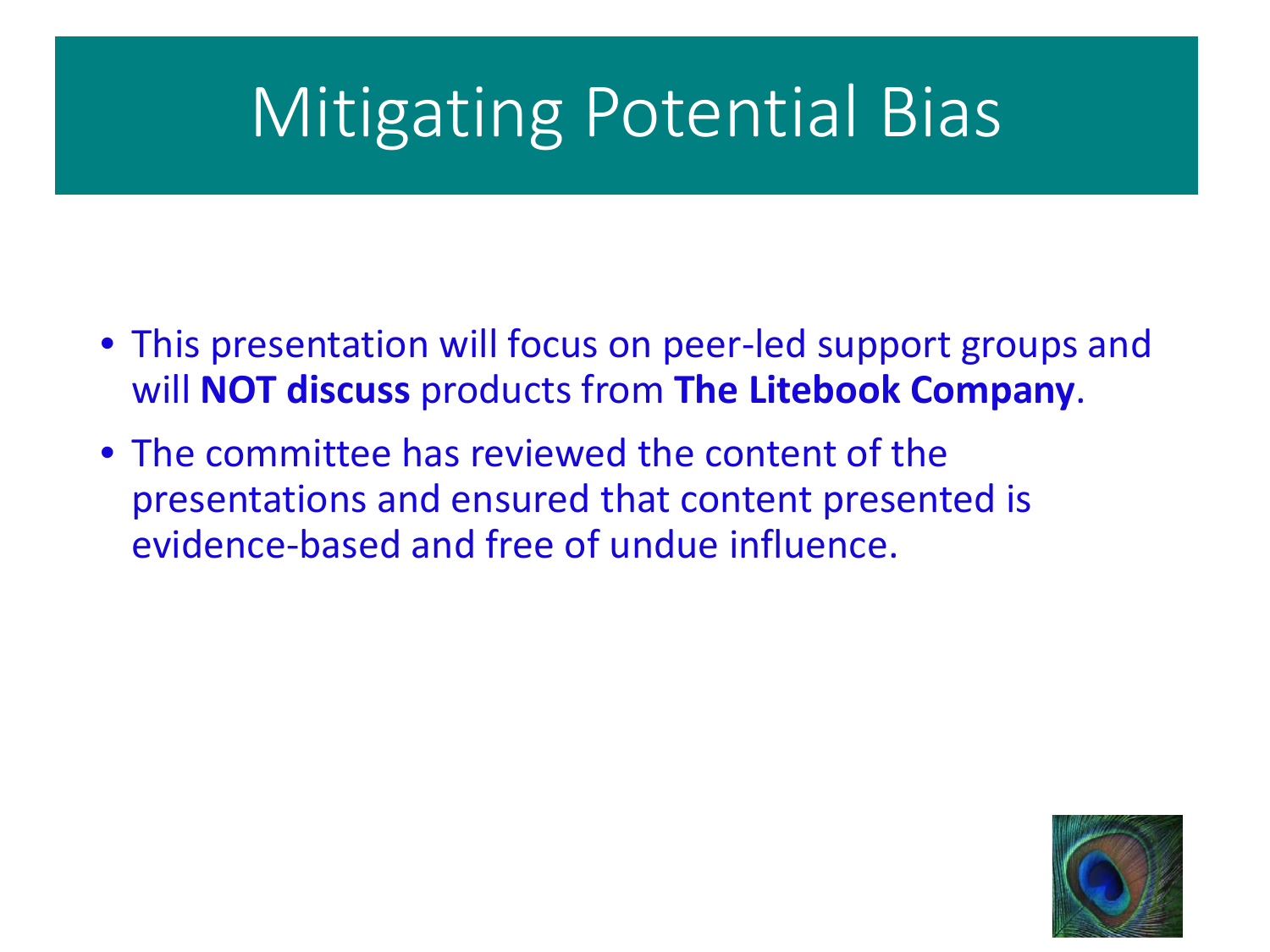## Who's in the room?

- PCN?
- AHS and AH?
- Physicians?
- Other direct patient care providers?
- Support and Management?
- •Other?

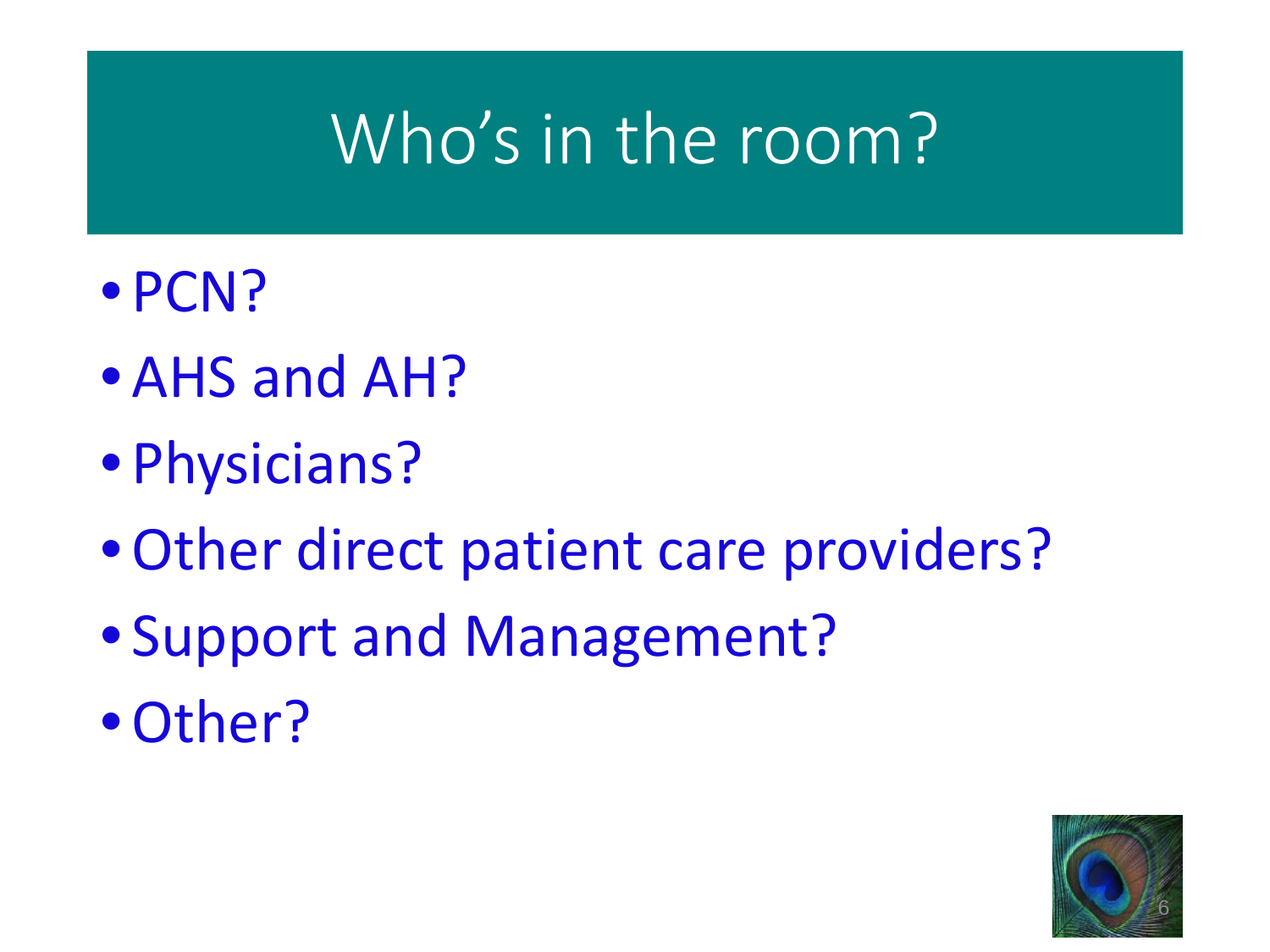## What is your situation now?

- For patients diagnosed with depression, anxiety or bipolar II, what support is your team able to offer in addition to prescription for medication?
- Do you refer patients to 1-1 counselling or groups? What are the challenges to providing this support?
- What Peer-led support being discussed or offered in your group now?

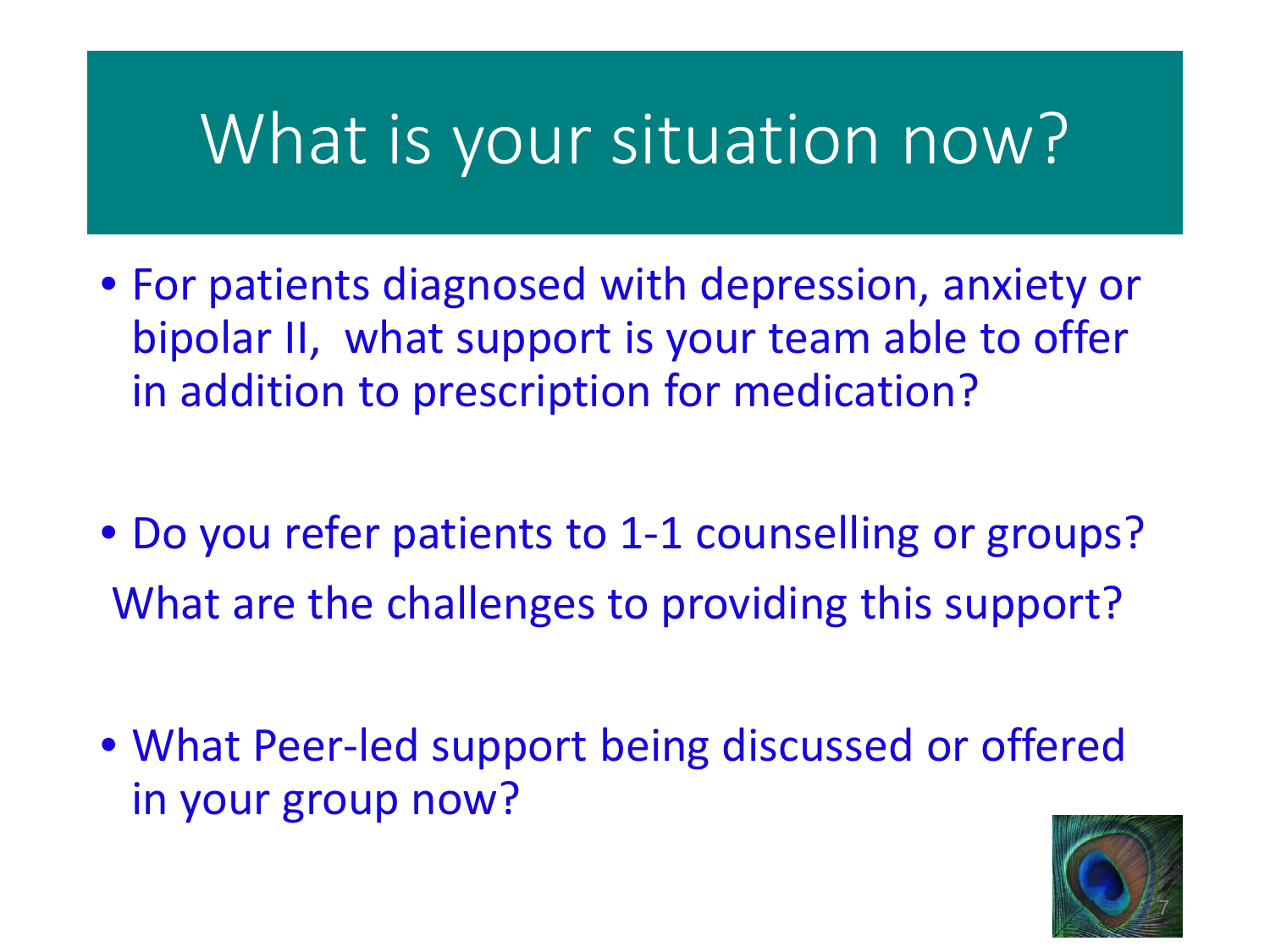# Mental Health Patient Collaboration at SCPCN that has:

- reduced continuity gaps between primary care and secondary care
- addressed some of the challenges mental health patients face when navigating health care system
- measured patient experience of structured peer support
- implemented *virtual* peer-led mental health groups

#### Resulting in **improved patient outcomes**, and **increased access**

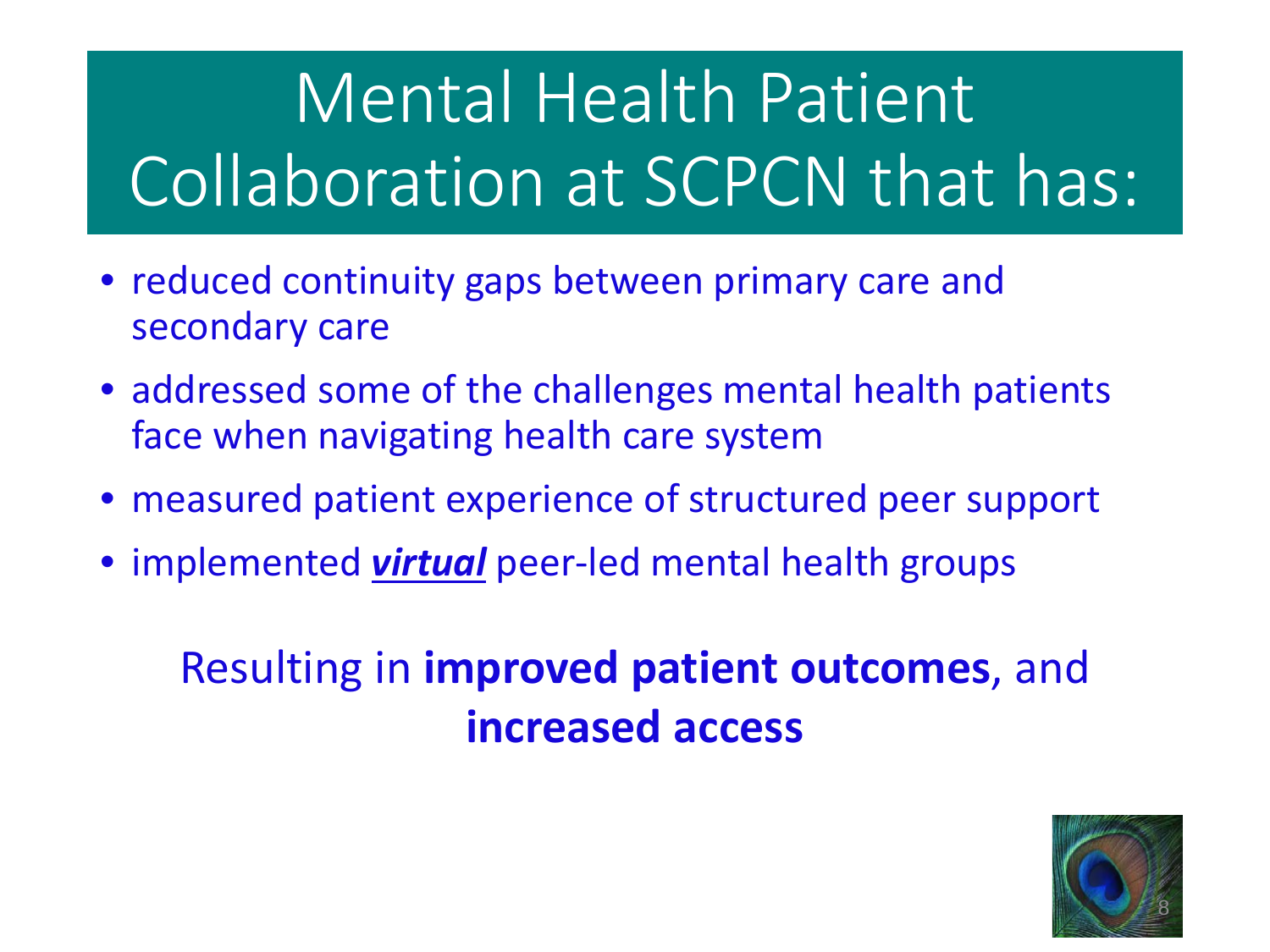## What information would you like from this session?

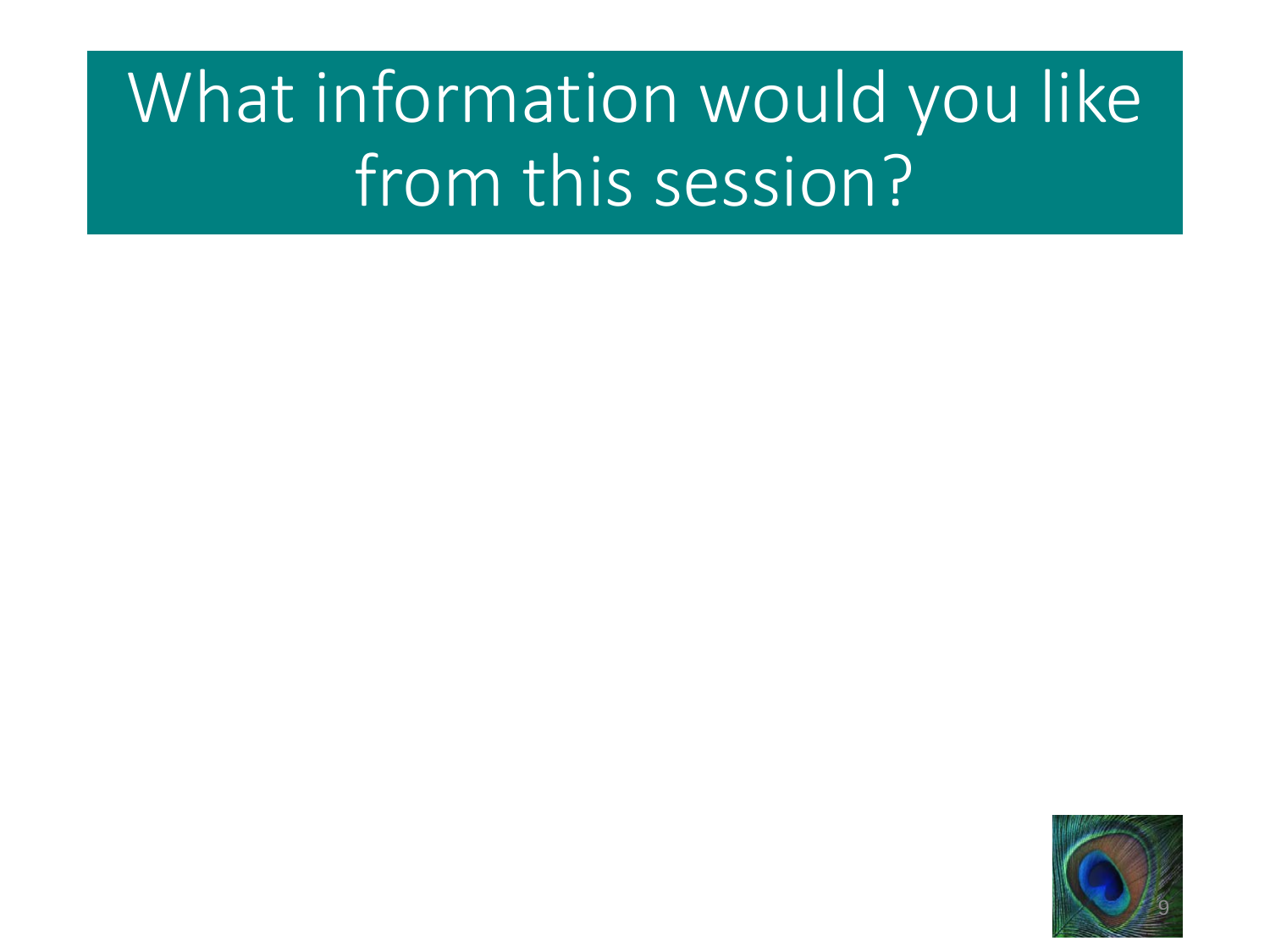## Peer Support Definition

Those with *lived experience*  of mental illness

#### *recovery*

helping others *recover* from mental Illness

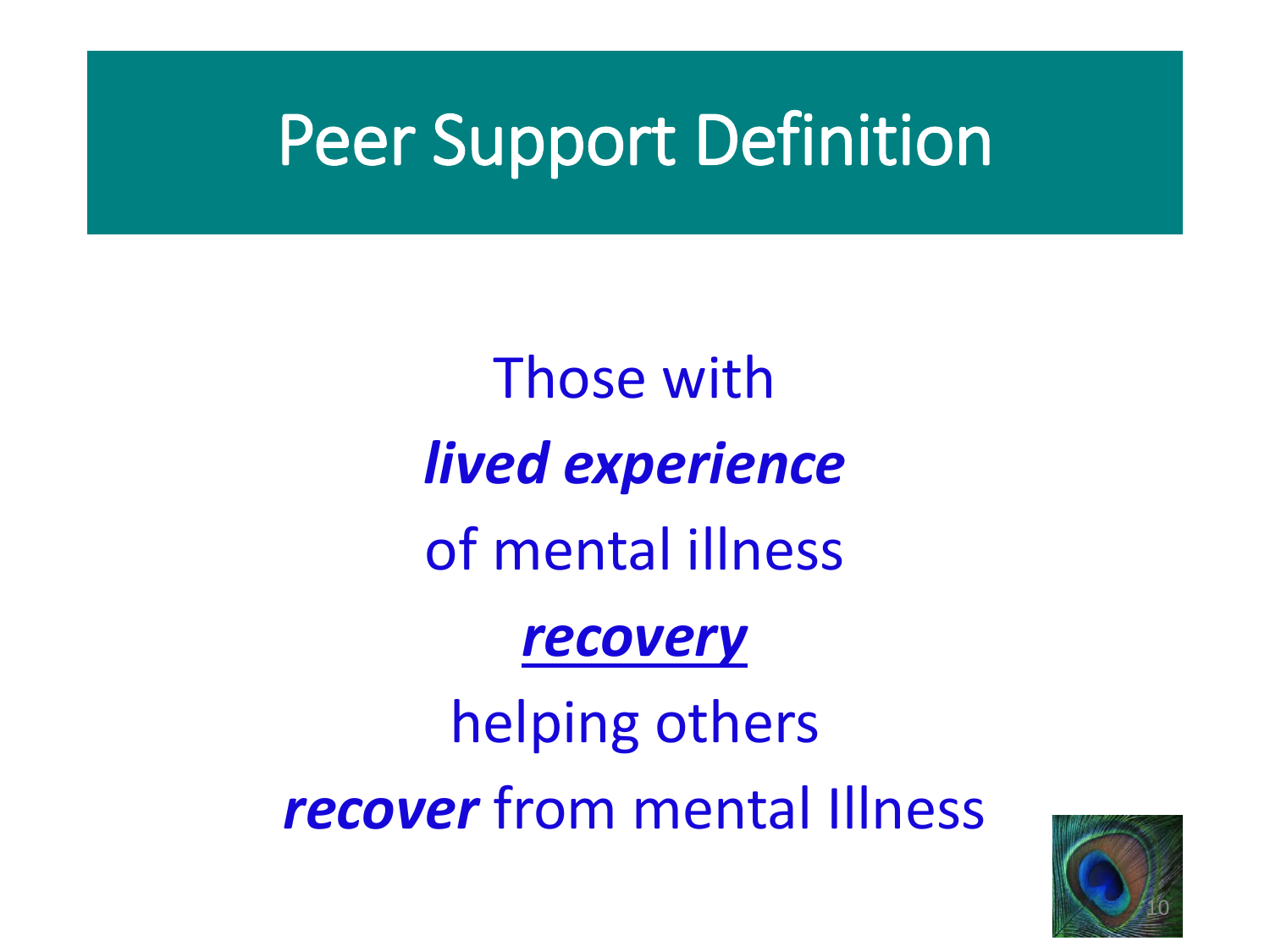#### Professional Peer Support Reduces overall healthcare costs

**Studies have found that peer support services: Improve self-care skills, including medication adherence**

**Decrease morbidity and mortality rates**

**Reduce:**

- **use of urgent care and emergency services by up to 50%**
- **hospital re-admission rates**

 **by up to 70%**



- Kathol, Melek, and Sargent: "Mental Health and Substance Use Disorder Services and Professional Part of Health in Clinically Integrated Networks." (2015)
- Druss, B.G., and Walker, E.R. (February 2011). Mental Disorders and Medical Comorbidity

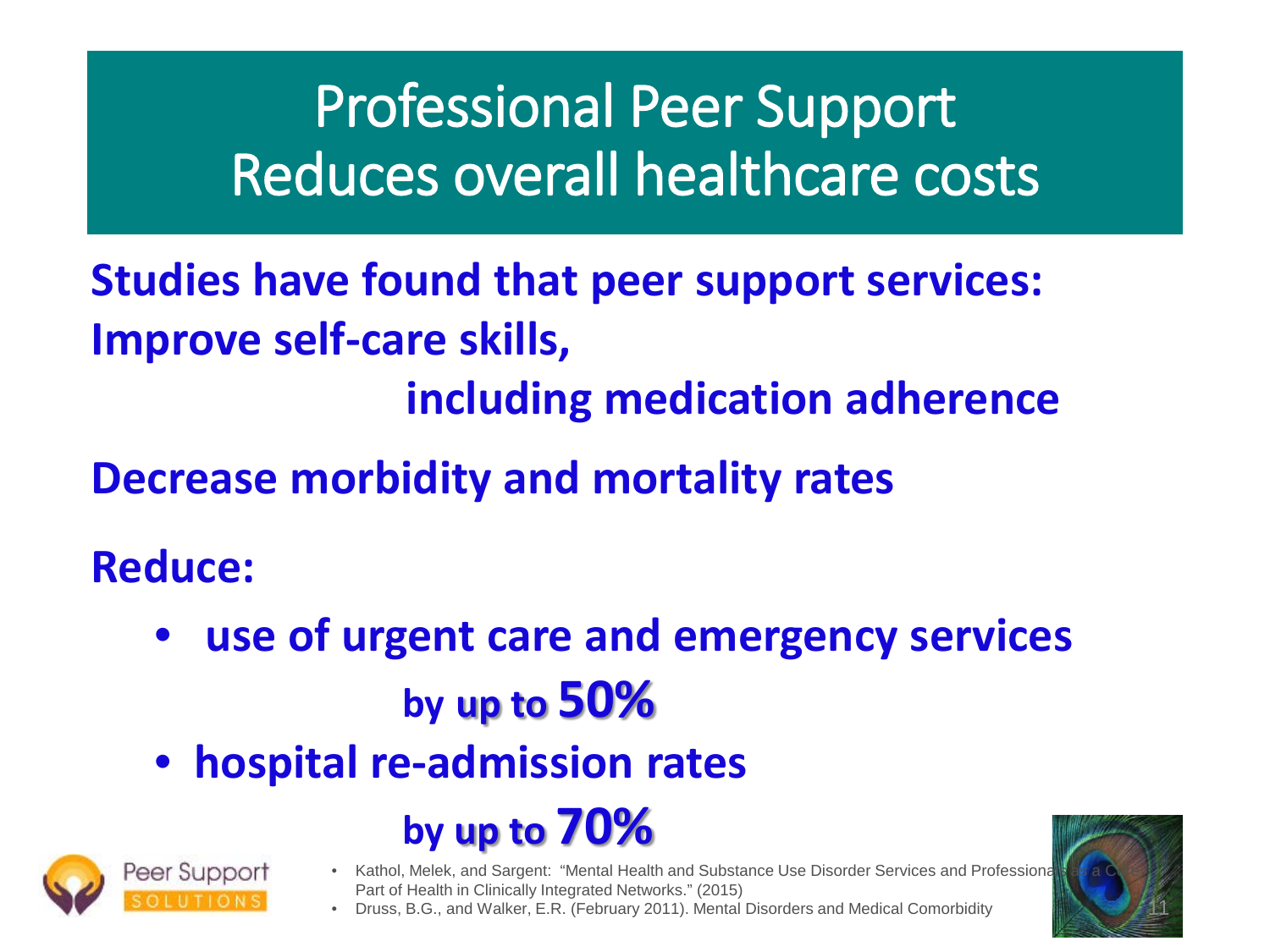## Alberta Gap Report on Mental Health

## "About 10,000 Alberta adults per 100,000 population have unmet service needs… these individuals…are most in need of counselling and information" pg191

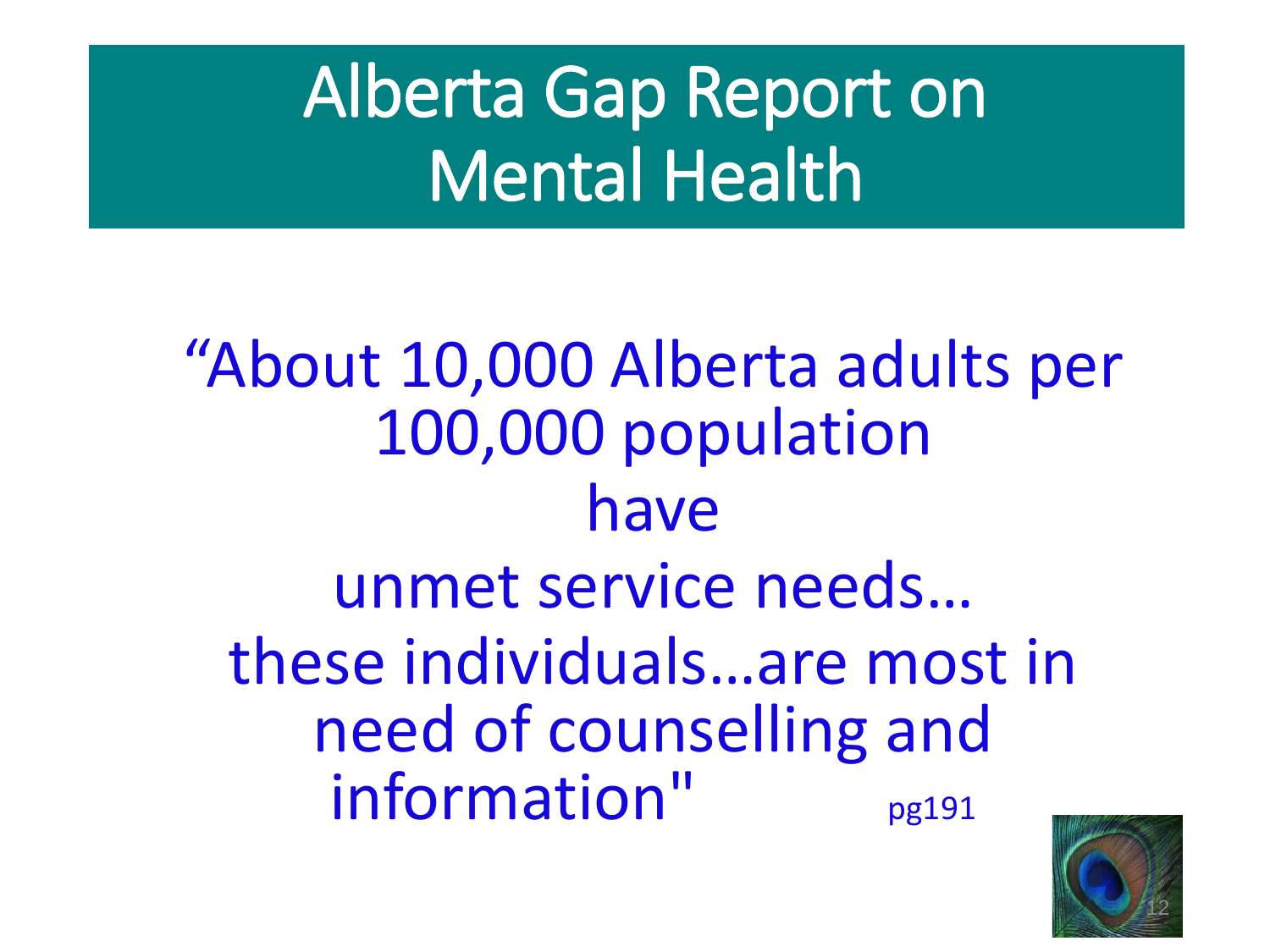## Goal of Peer-Led Mental Wellness Recovery Groups

We provide information and facilitation that enables participants to understand and practice methods that have been proven to support resilient recovery, and reduce likelihood and severity of relapse

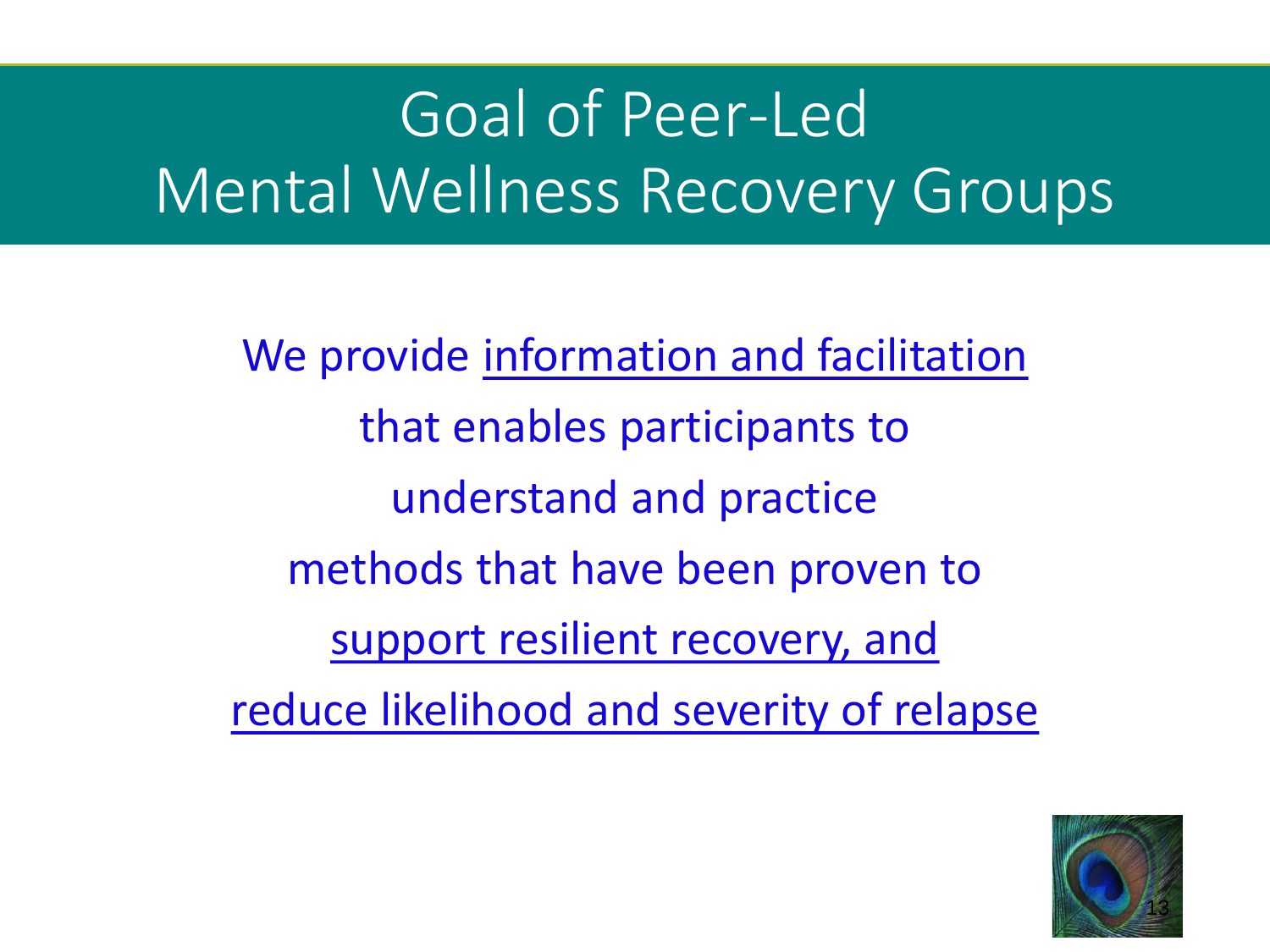## Unique Model for Adding Peer Support

#### Primary Care:

- **South Calgary Primary Care Network (SCPCN)**
	- 227 Family Physicians at 55 clinics
- **Hamilton Family Health Care** 140 physicians
- Outpatient:
	- **The Carnat Centre**
		- day hospital for schizophrenia & psychosis

Community: **Canadian Mental Health Assoc.** 

Peer Support provide by:

• **Mental Wellness Recovery Groups (MWRG)** 

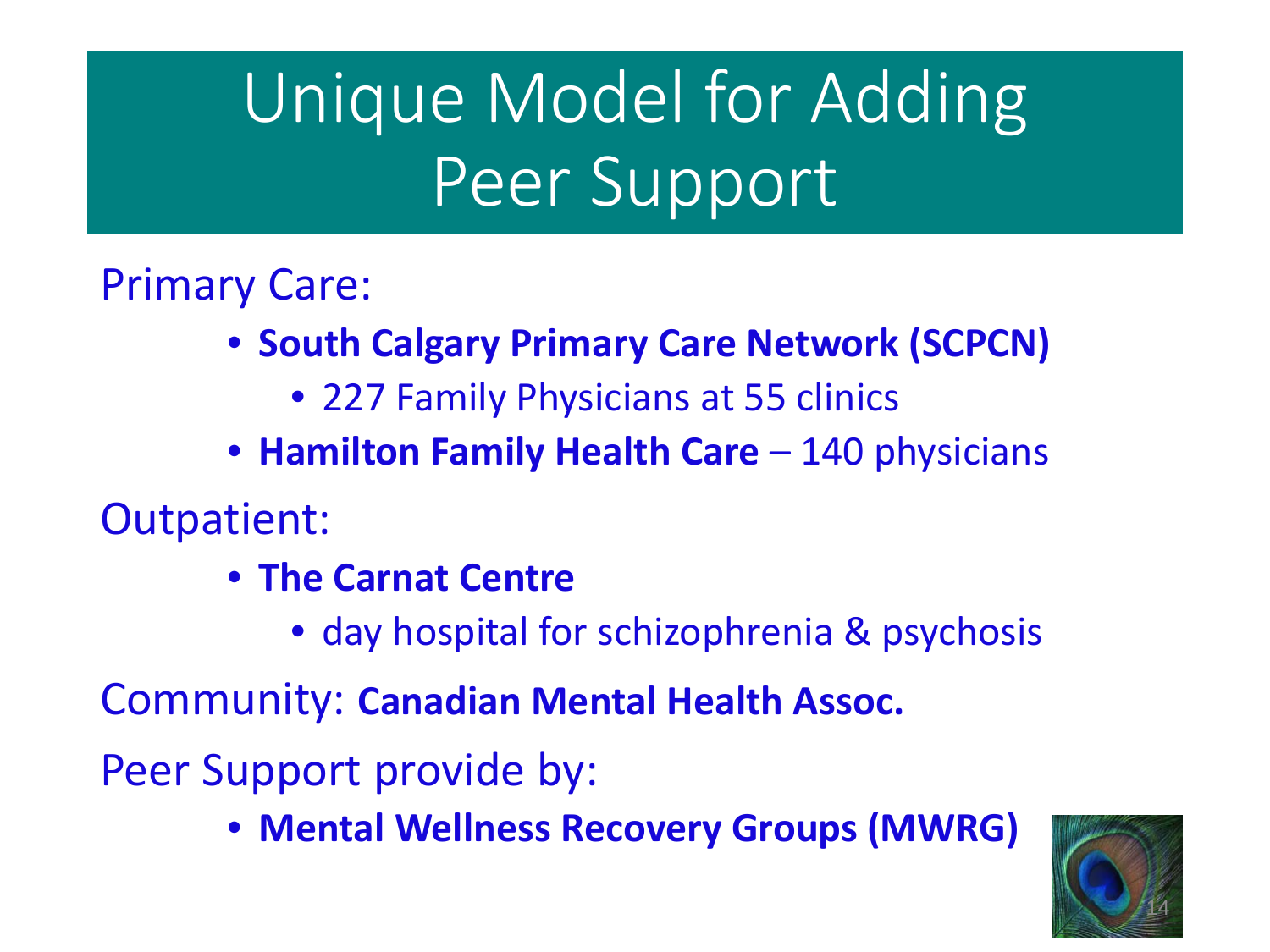### Clinical Scenarios

Diagnosed & symptoms sufficiently managed to enable group participation.

- GP & self-referral for anxiety, depression, BPII
- While wait-listed for other services
- Added to outpatient services
- After discharge from hospital
- Follow-up after day hospital program

160 of 227 SCPCN physicians have registered patients for Mental Wellness Recovery Group

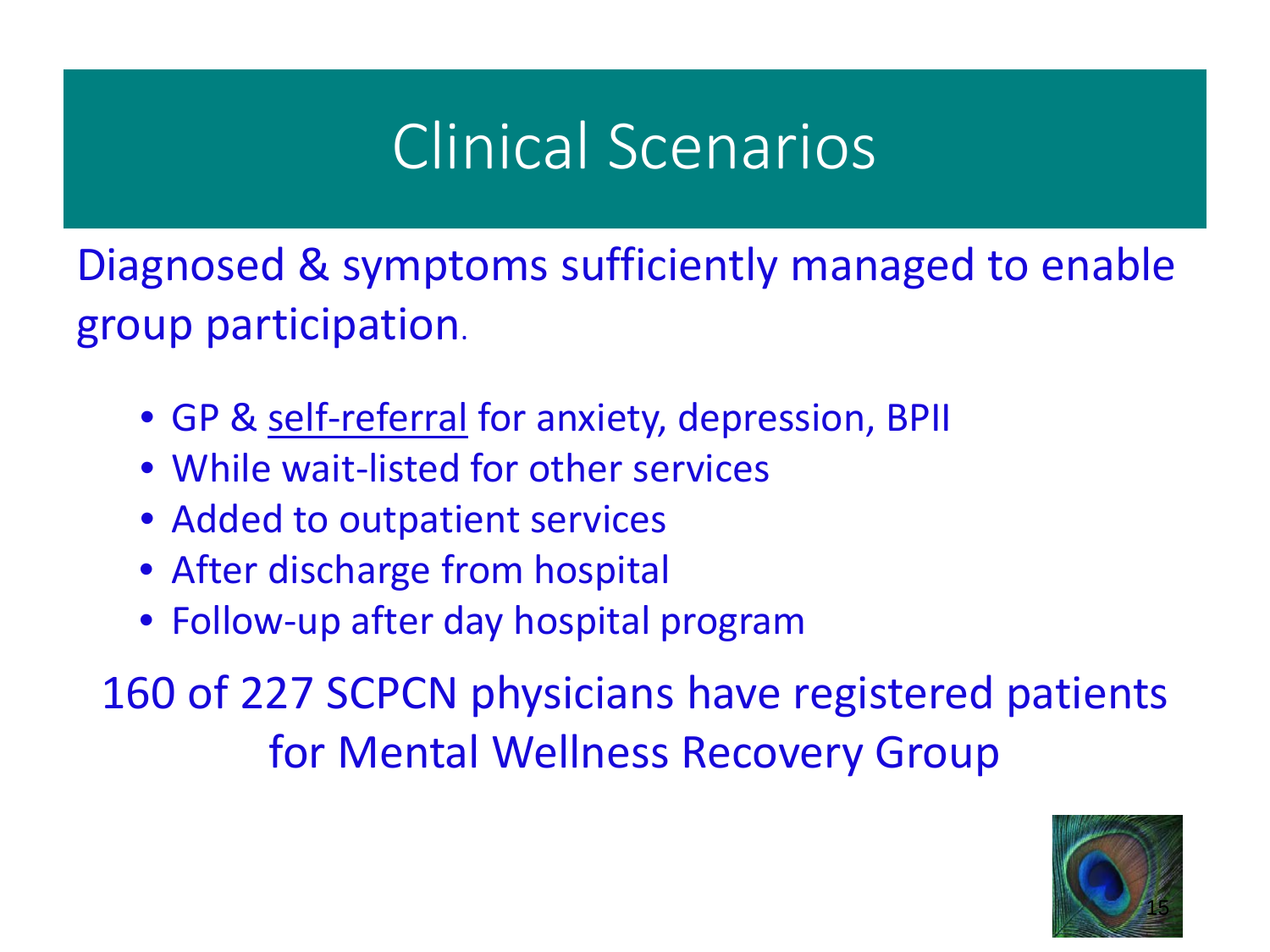## Mental Wellness Recovery Groups

- Interactive, recovery-based program
- 2 hrs/week x 10 weeks , 8-12 participants
- diagnosed or suspected mental illness
- Evidence-based methods taught and practiced
- compliment clinical care:
	- self-care information and
	- reducing stigma & modeling successful recovery

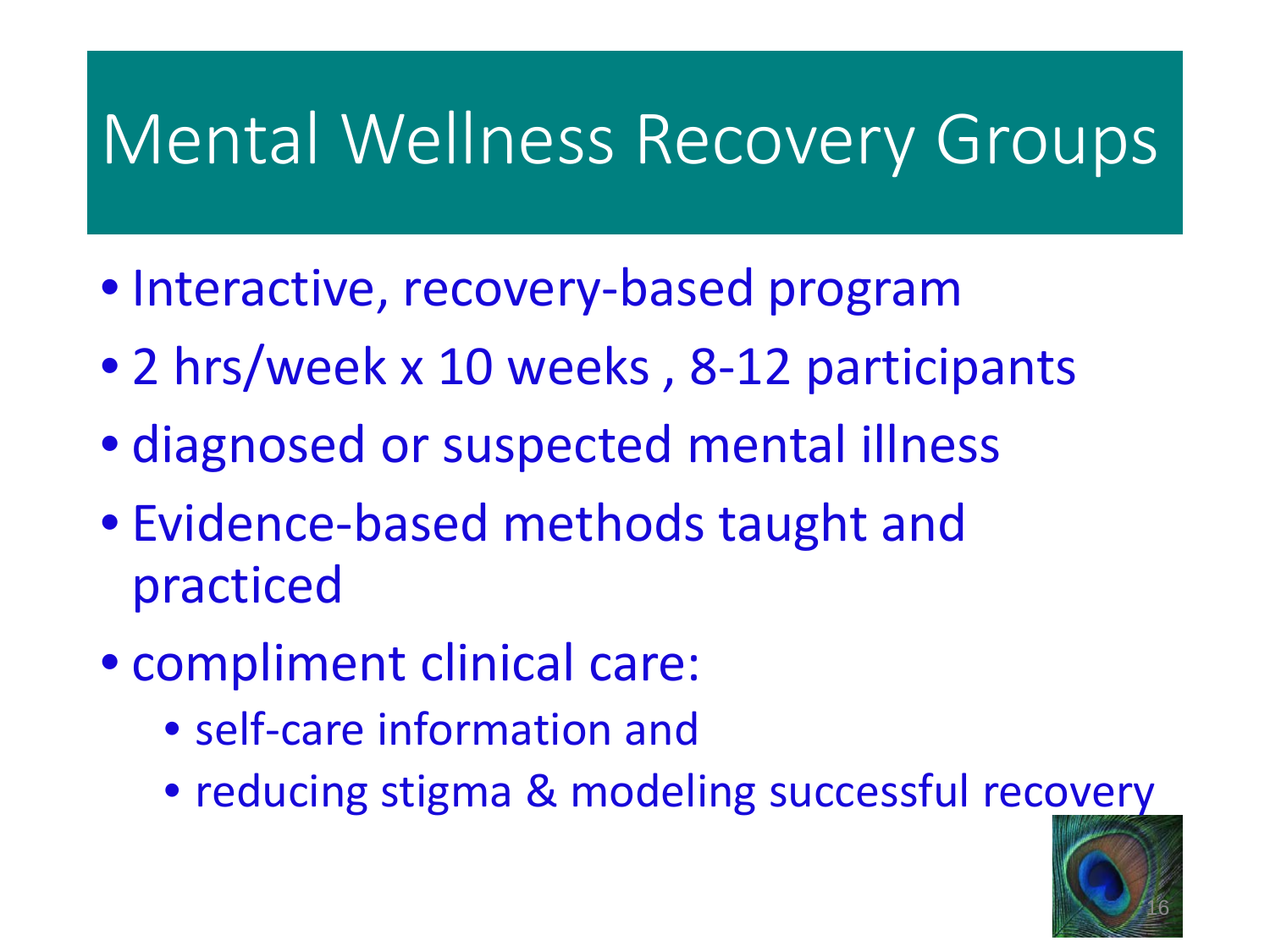## **Syllabus** Mental Wellness Recovery Groups

Compilation of evidence-based, recovery-oriented modalities to help participants:

- Maximize the benefits of treatment
- Practice self-care & address negative self-talk
- Find hope & purpose
- Exercise connection & control
- Develop a personal action plan

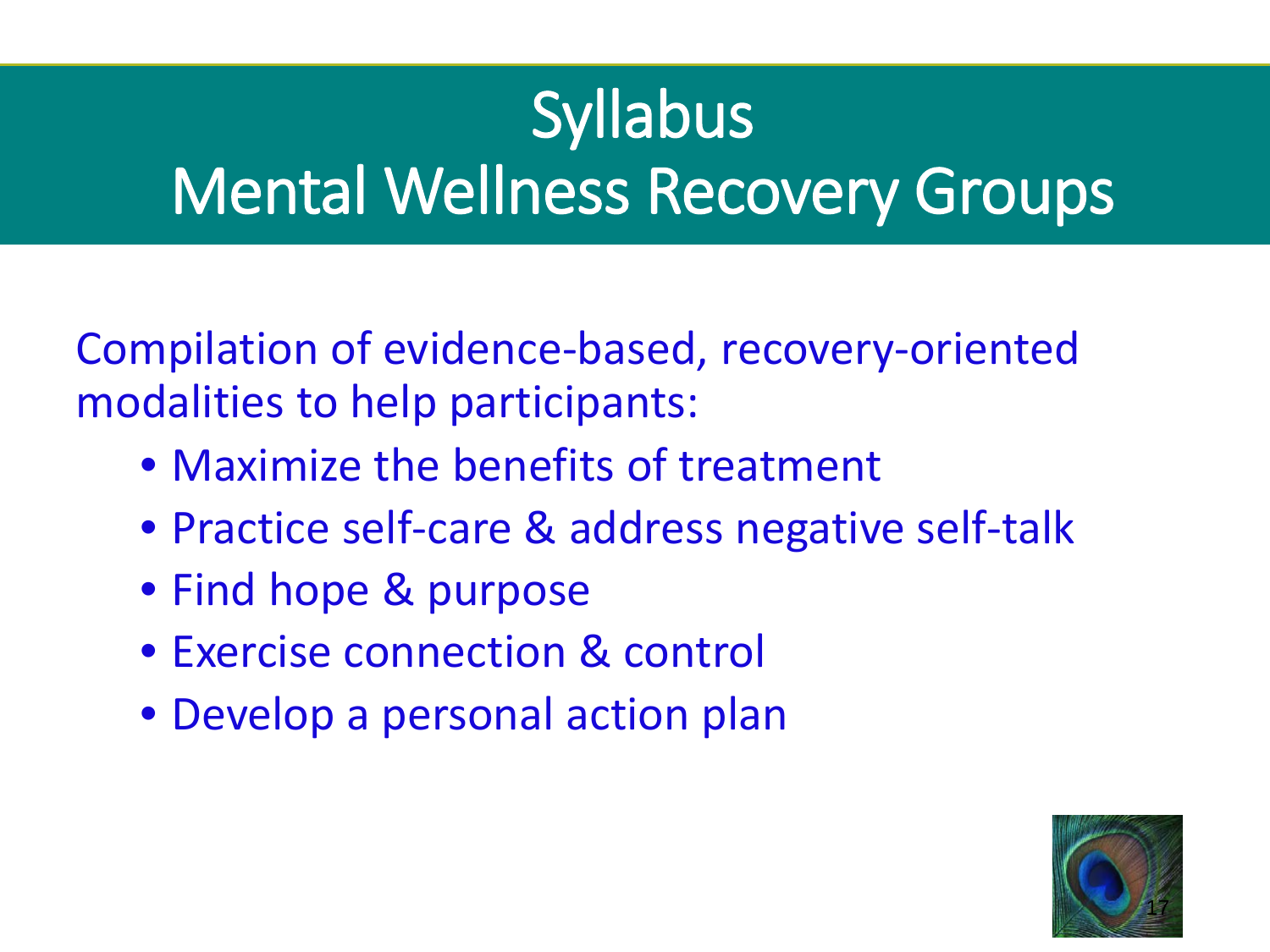**Participant Data Continue Measures** Overview

300 sessions in clinical and community settings 286 registered, 221 grads, 77% retention

Aged 20 to 60+ 68% women

Diagnoses: mood disorders & psychosis

| What is your overall rating of the program? | 9.2/10 |
|---------------------------------------------|--------|
|---------------------------------------------|--------|

| <b>Nould you recommend this program</b>  | <b>100%</b> |
|------------------------------------------|-------------|
| to other people who have mental illness? | <b>YES</b>  |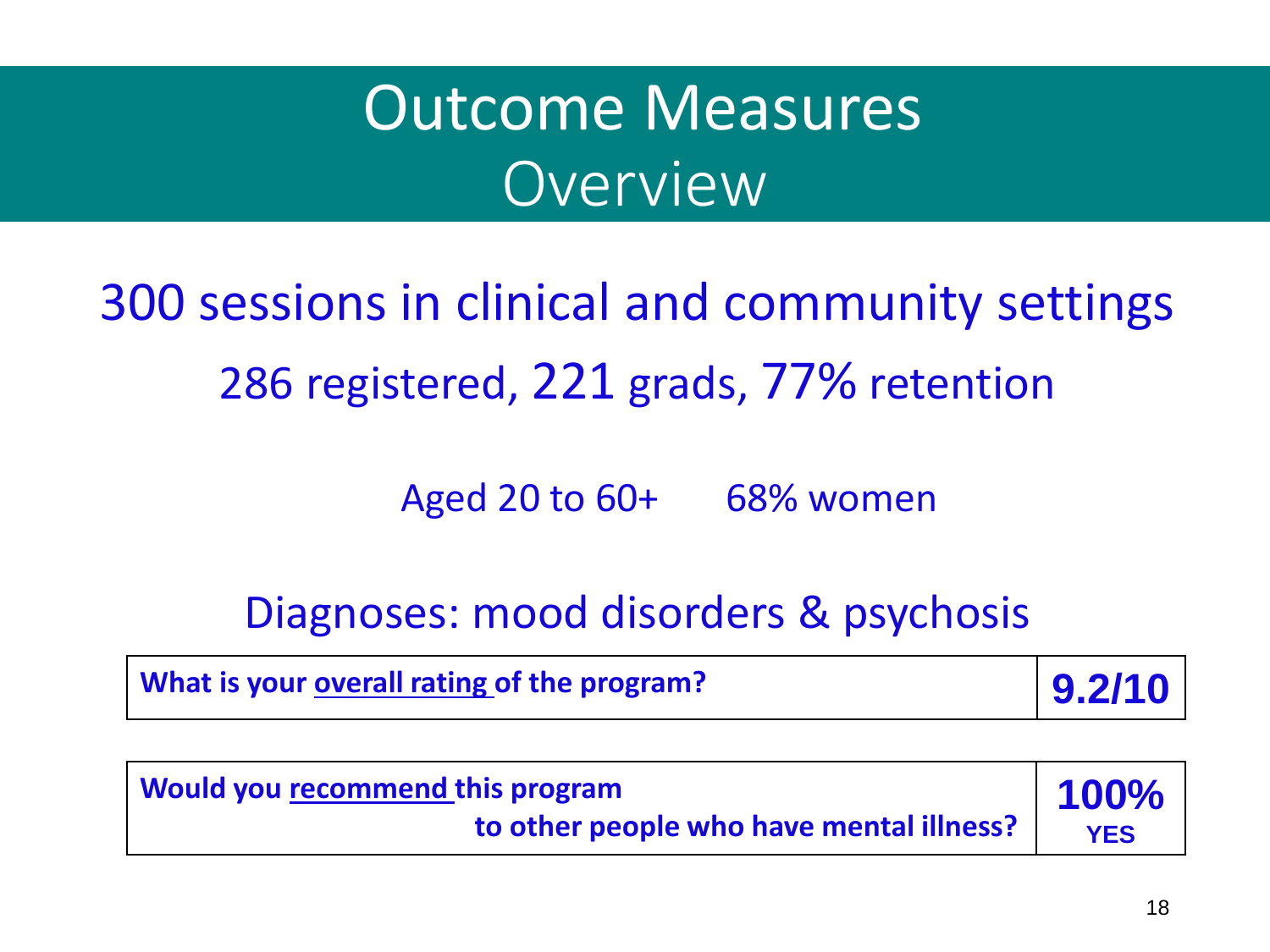#### Participant Participan Patient-Reported Outcome Measures (PROMs) SCPCN & Carnat

Outcomes from 230 sessions facilitated in clinical settings: 225 registered, 169 grads, 75% retention Aged 20 to 60+ 69% women

Diagnoses: mood disorders & psychosis

| Overall rating of the program? | 9.2/10 |
|--------------------------------|--------|
|--------------------------------|--------|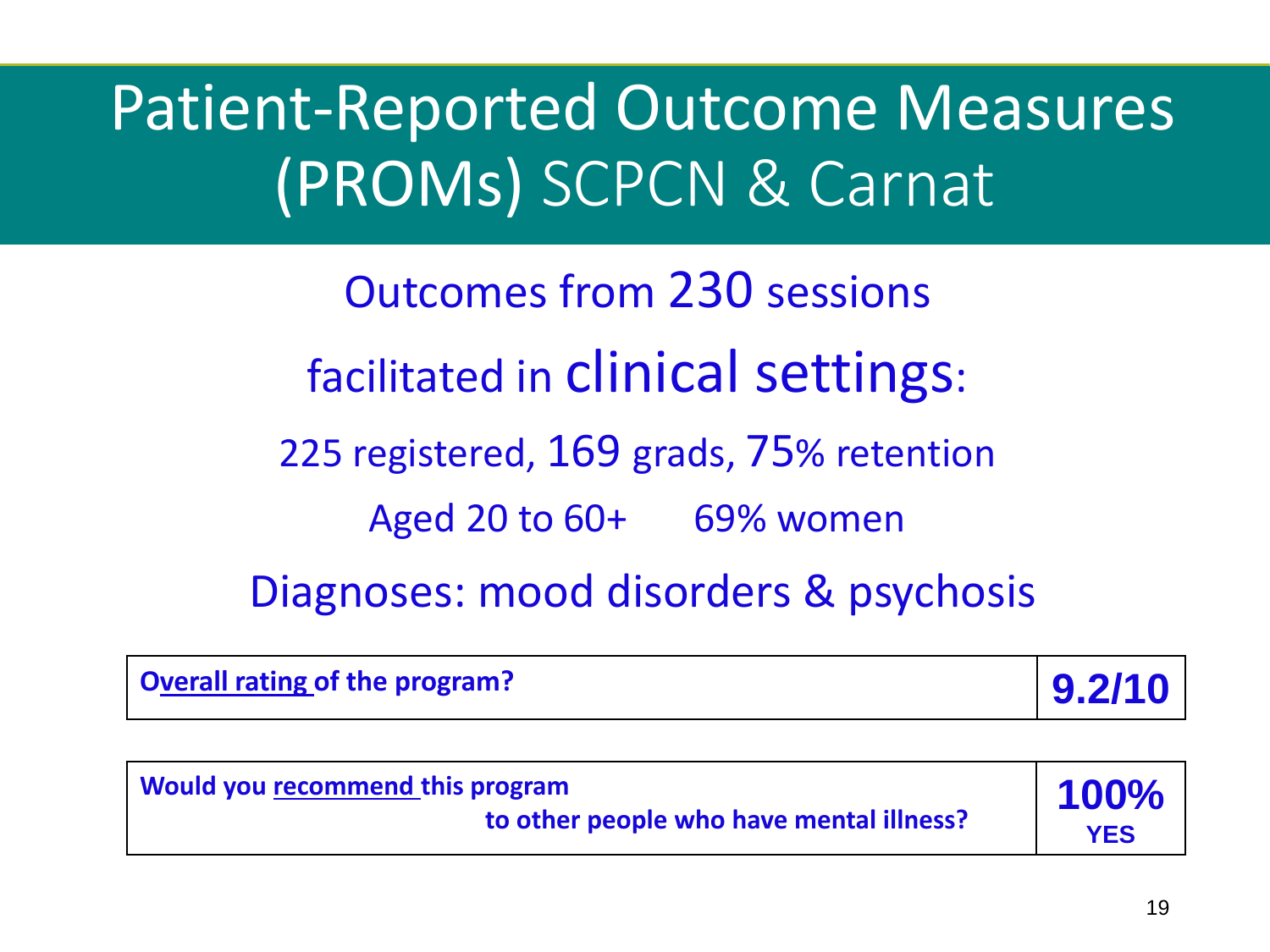#### Participant Data Patient-Reported Outcome Measures (PROMs) SCPCN

**122%** improvement and 48% increase in ability to change unhelpful thinking and negative self-talk

**139%** improvement and 53% increase in ability to plan for my personal wellness & recovery

**99%** improvement and 47% increase in knowledge and understanding of recovery

**97%** improvement and 49% increase in the understanding of the importance of self care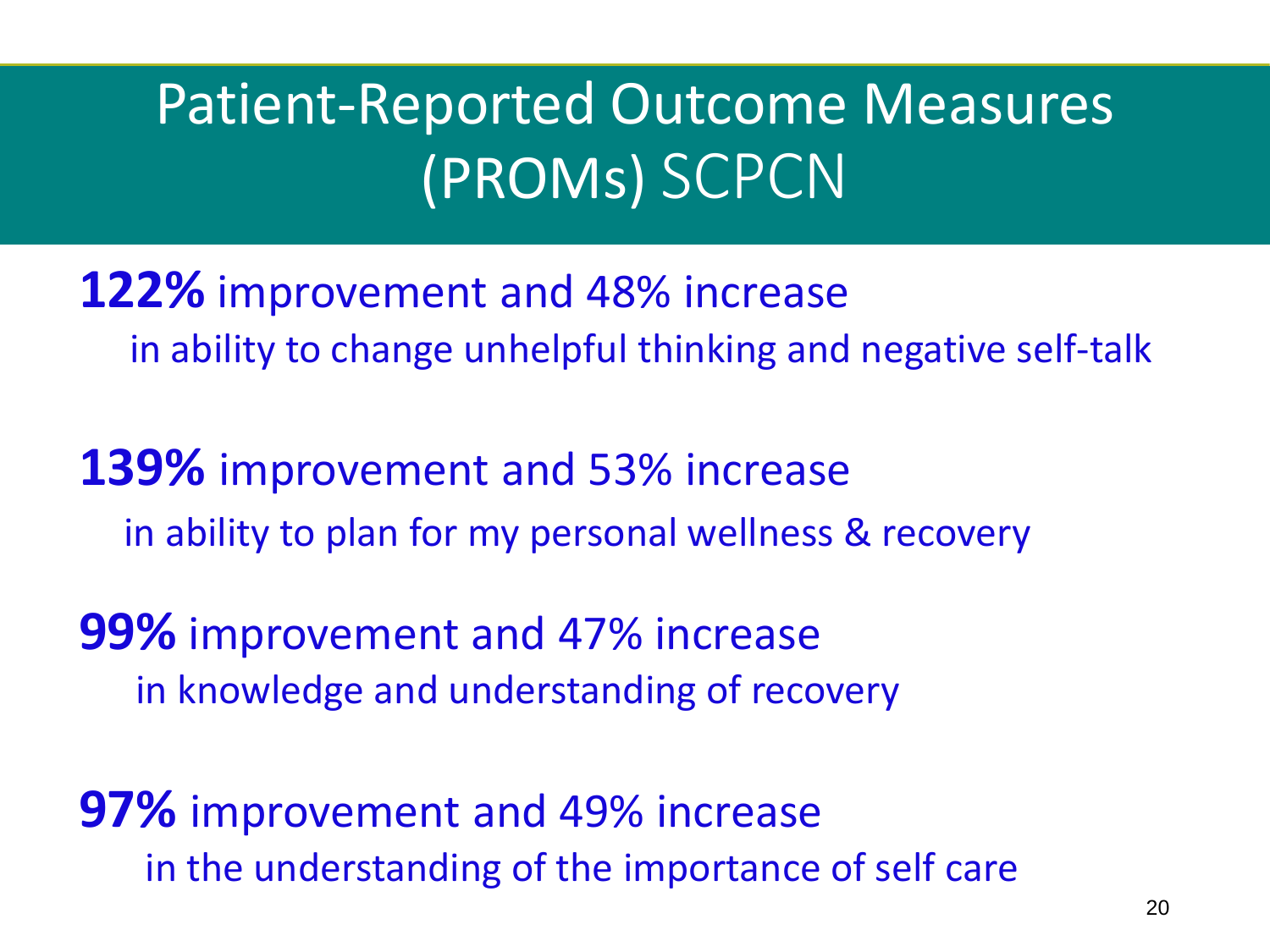## 100s of Positive Participant Comments

"This program has forever changed my life in a positive way" "most helpful thing I have ever done for my mental health"

"This program made me love myself again!"

"shows you how to grow and make necessary changes"

"I am more focused and content . . . working on recovery"

"Awesome group. Learned a lot"

"Inviting/accepting atmosphere. Feeling of community nurtured"

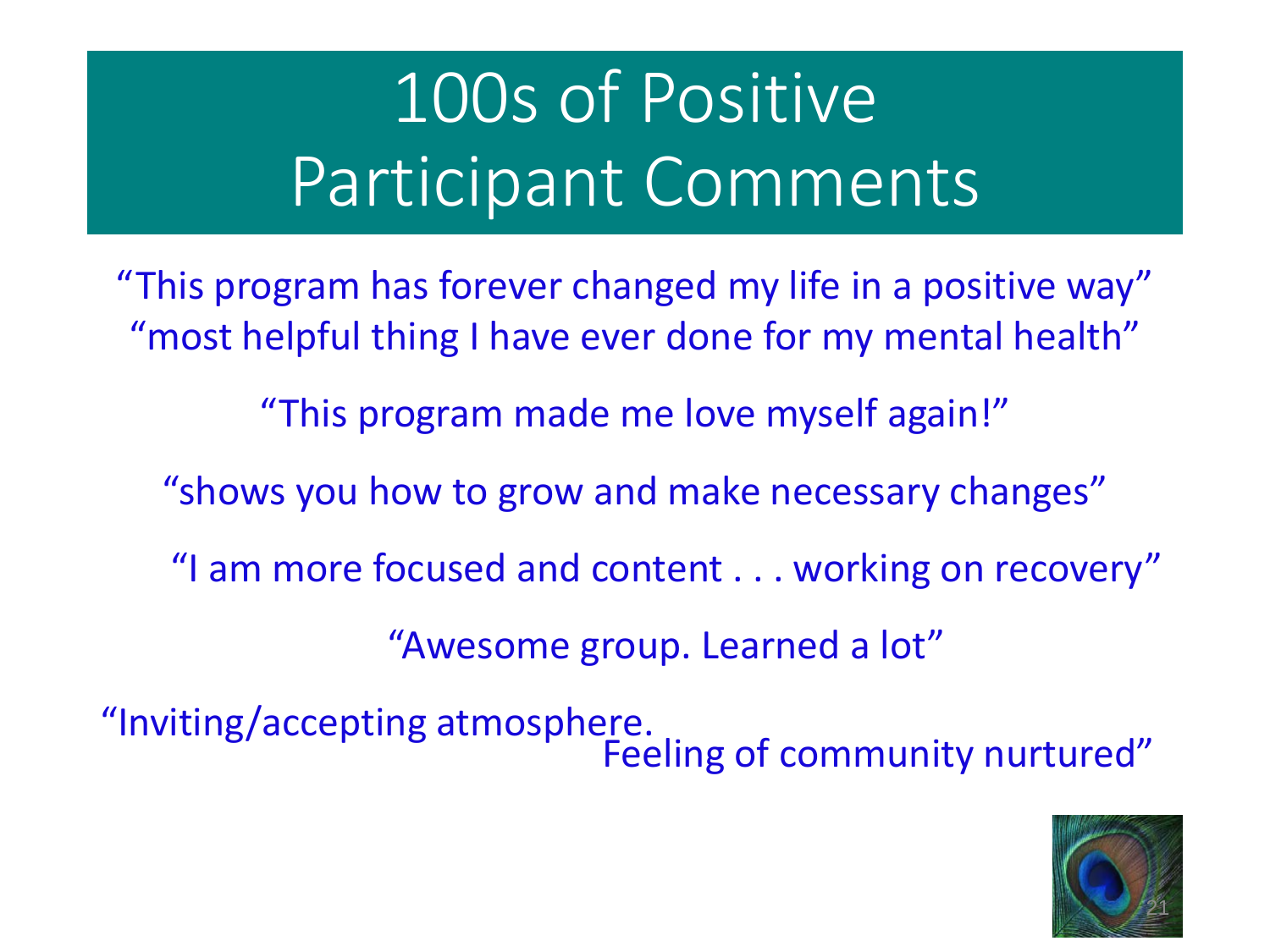#### SCPCN Experience With MWRG Peer Implementation

Sheena K. Clifford, MSW RSW, Program Manager:

- MWRG has a fundamental and powerful influence on human behaviour.
- Our patients love it, it makes an incredible difference in their lives and they recommend it.
- Our Family Physicians continue to refer. We consistently have full groups offered on an ongoing basis to ensure access
- This intervention is stand alone for some of our patients, reducing the burden on additional resources. And the set of the set of the set of the set of the set of the set of the set of the set of the set of the set of the set of the set of the set of the set of the set of the set of the set of the set of the set o

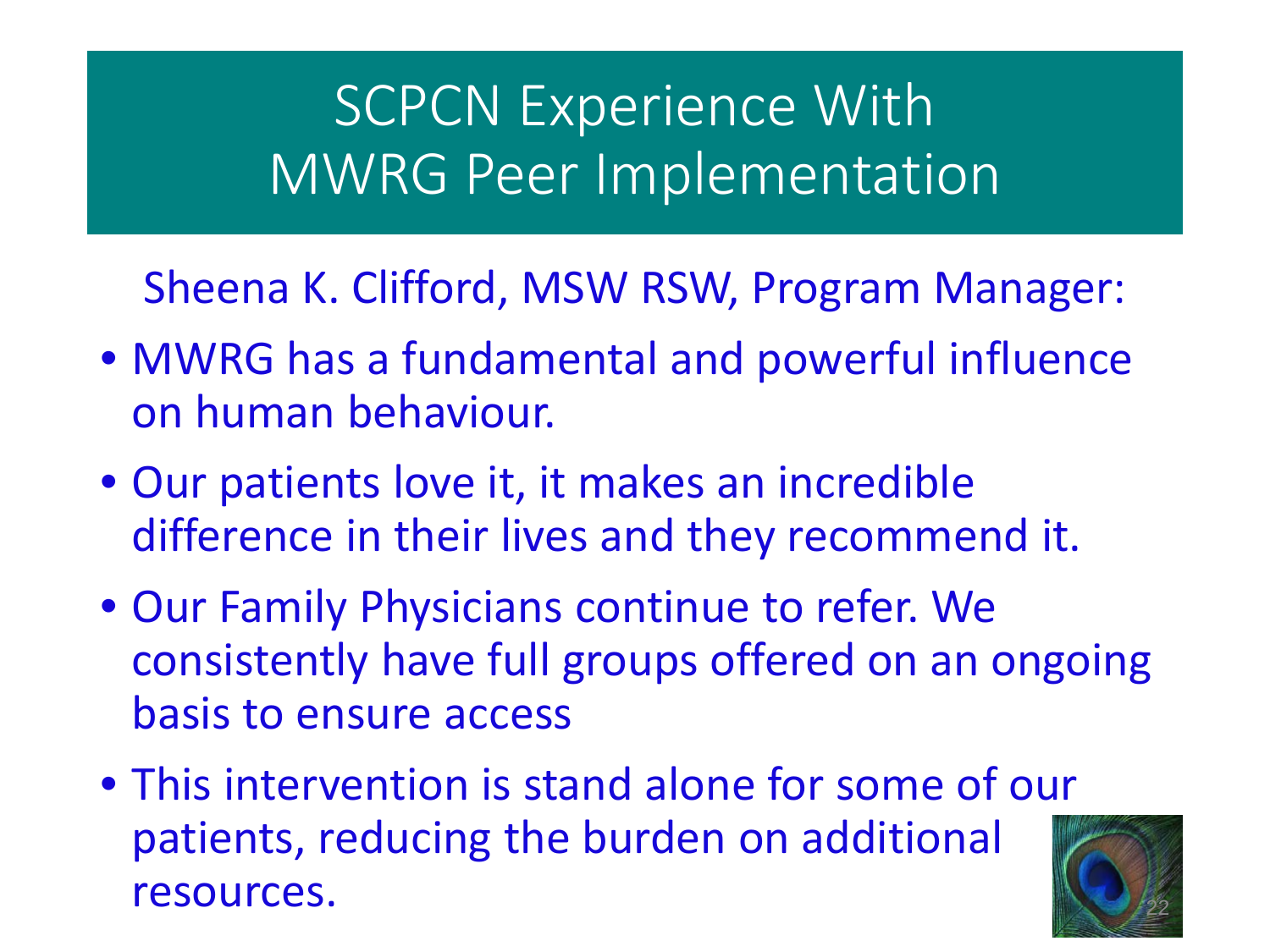#### Professional View of MWRG

Penny Borghesan M.D., **Mental Health Physician Champion, South Calgary Primary Care Network** 



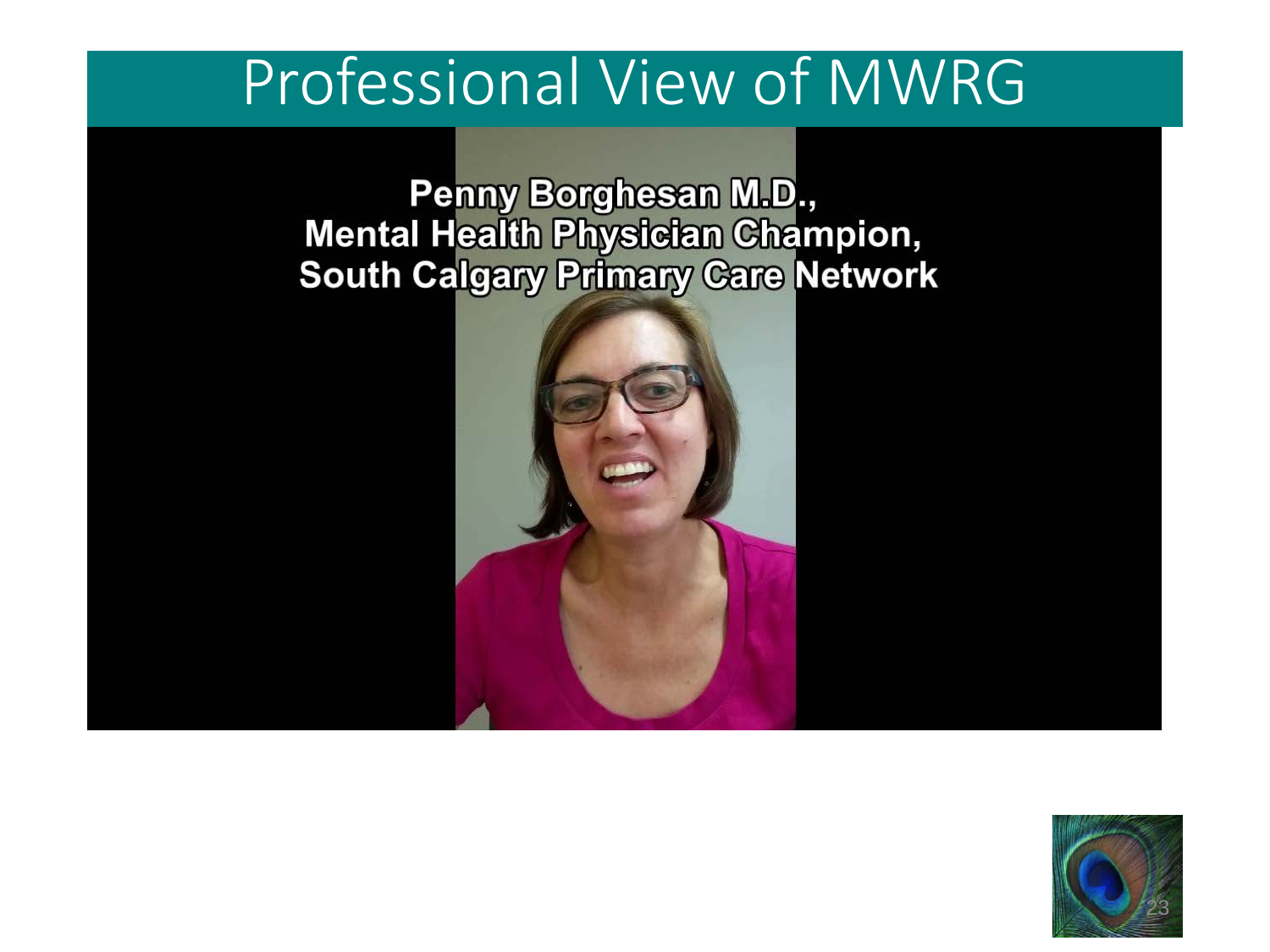Light Admin & Easier Implementation

- Contract with established group of Certified Peer **Specialists**
- A proven 10-week wellness recovery program
- Facilitators trained, managed, paid and supported by MWRG
- Self referral as well as physician referrals
- MWRG does all participant fit interviews & registration, delivers the program
- Outcomes are measured, reported & monitored

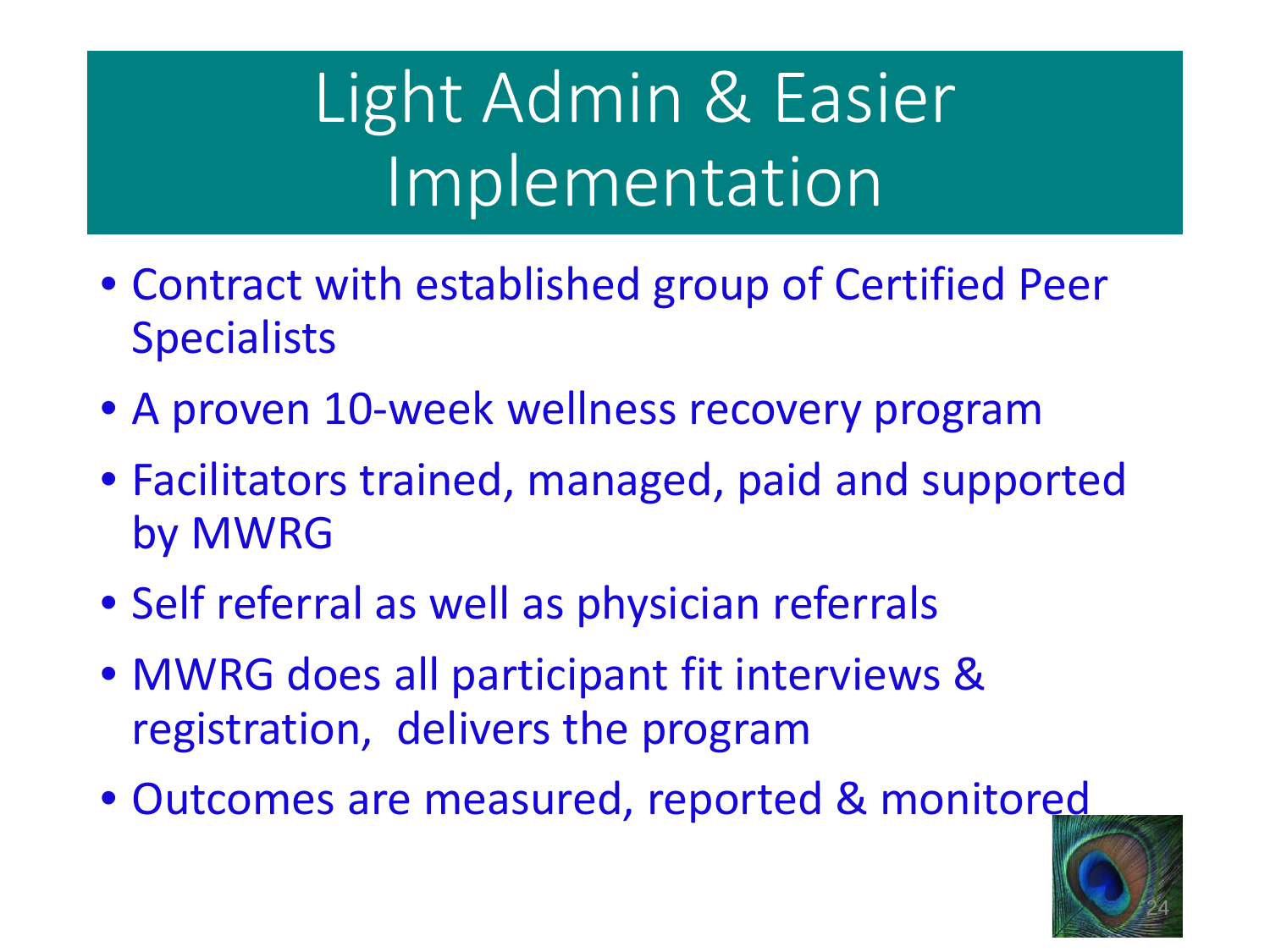## How MWRG Peer Groups Intro'd

Quote from S. Clifford - Program Mgr SCPCN:

- Posters created and distributed to all clinics, article written by MWRG in newsletter
- list of patients who could benefit issued, and referrals increased.
- facilitators presented to PCN
- Family Physicians:
	- notified when patients enrolled & attend 2<sup>nd</sup> session
	- notified monthly in newsletter when spots are available
	- encouraged to promote patient self sign-up on PCN website

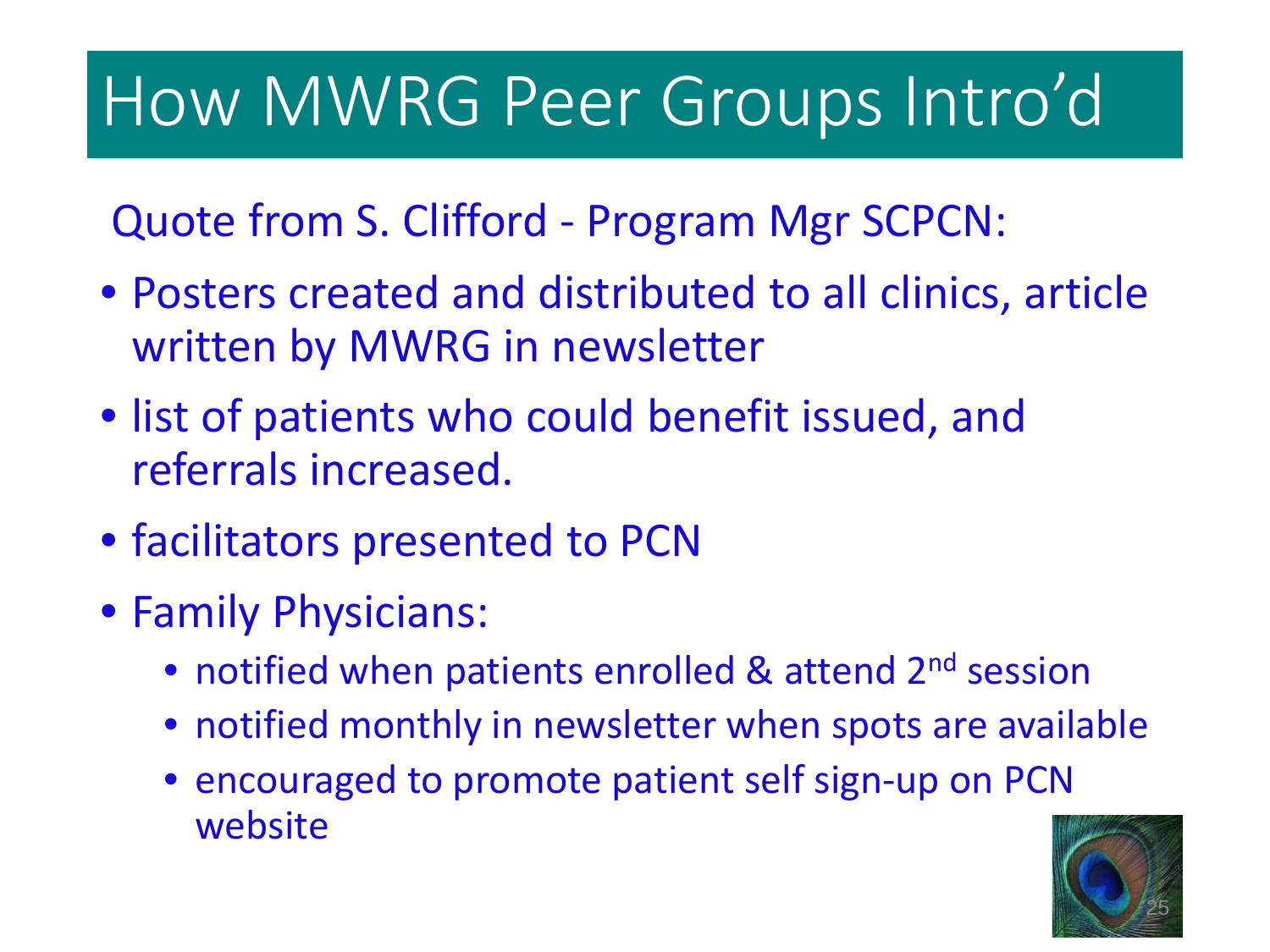### Mental Wellness Recovery Groups

Peer-Led Team

Strong group of Certified Peer Specialists (CPS) dedicated to helping address the gap in mental health services by providing Peer-Led Mental Wellness Recovery Groups

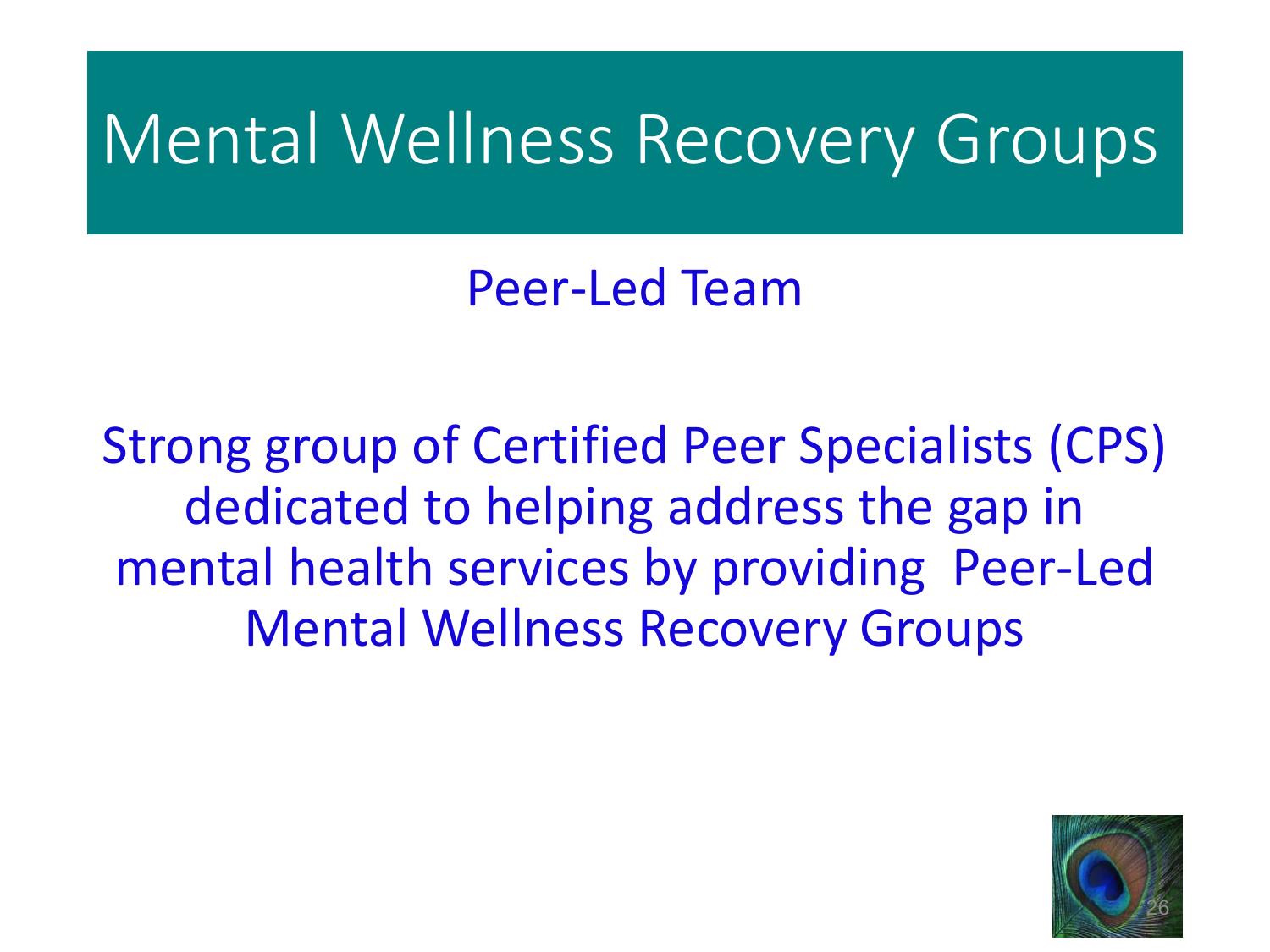### Peer Support Established & Growing

- UK, Australia, USA and other countries have implemented very robust & comprehensive mental health peer support programs
- MWRG & SCPCN levering the Certified Peer Specialist (Georgia Method) training in Alberta
	- well- recognized in USA growing in Cda
		- Medicaid reimbursable in 30 States
		- In Georgia, no Medicaid reimbursement without a Certified Peer Specialist

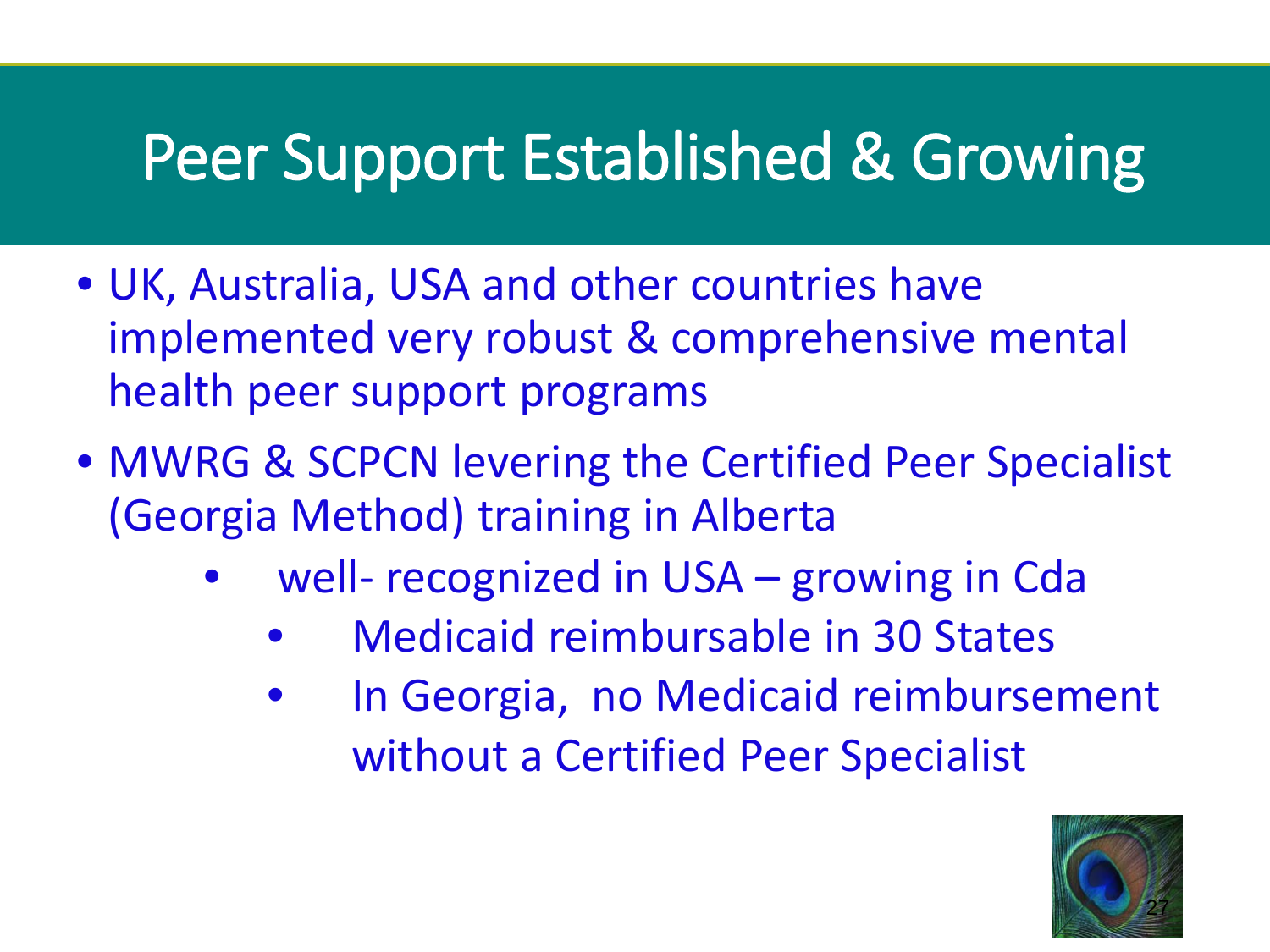## Facilitator Training Mental Wellness Recovery Groups

In addition to Certified Peer Specialist training & exam each MWRG facilitator must complete:

Training & Practicum – 20 weeks

• Co-facilitation with experienced MWRG facilitator

Learning Materials Support:

- Participant Guide 125 pages
- Facilitator Manual 112 pages

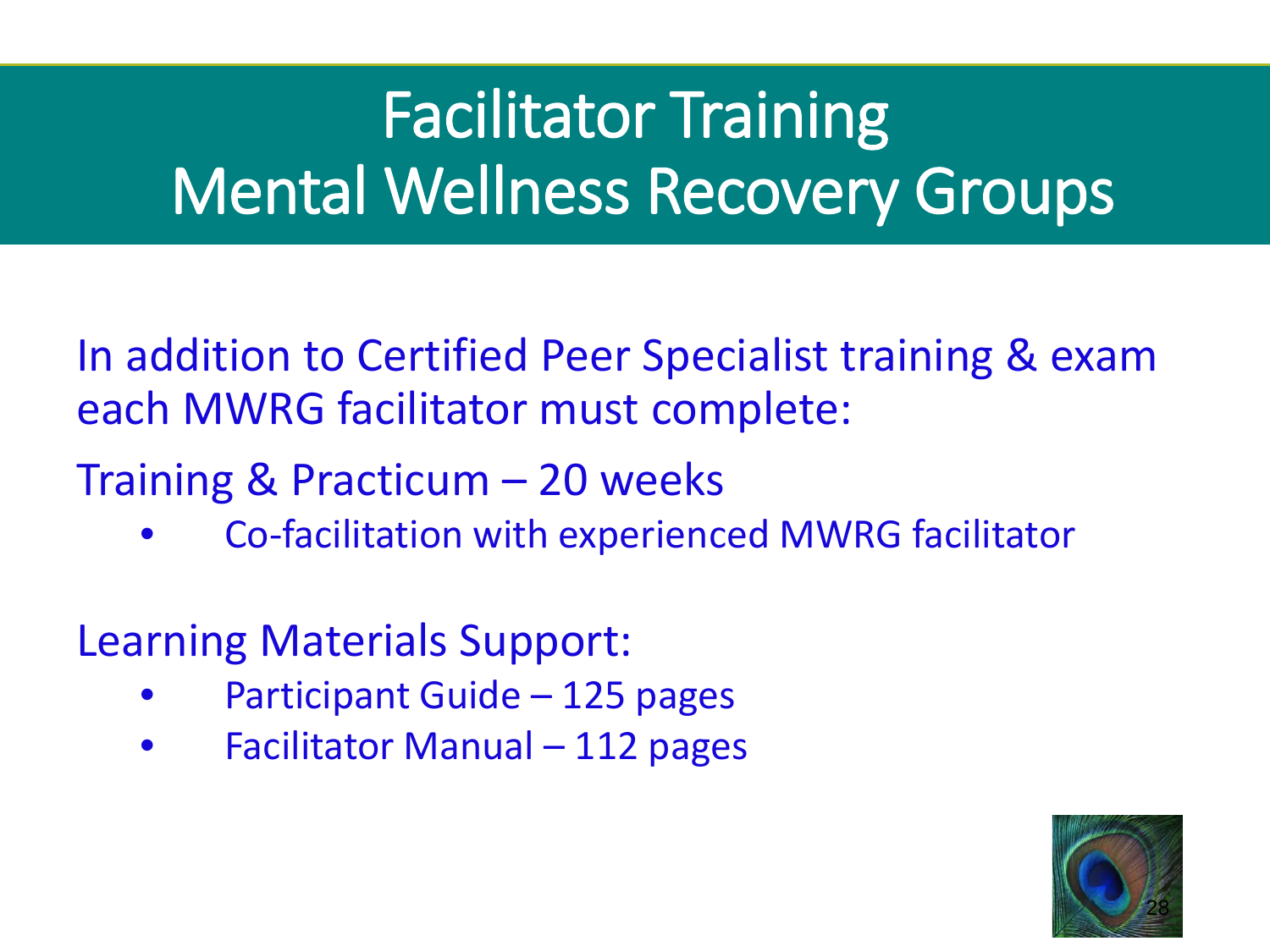#### Quality Assurance

#### Session Statistics monitored

& reported to Partners (attendance, feedback, outcomes)

Session Observation by partners

Quality Monitoring by senior facilitators 2-3 sessions per group.

Backup Facilitator for every group

Facilitators supported & developed

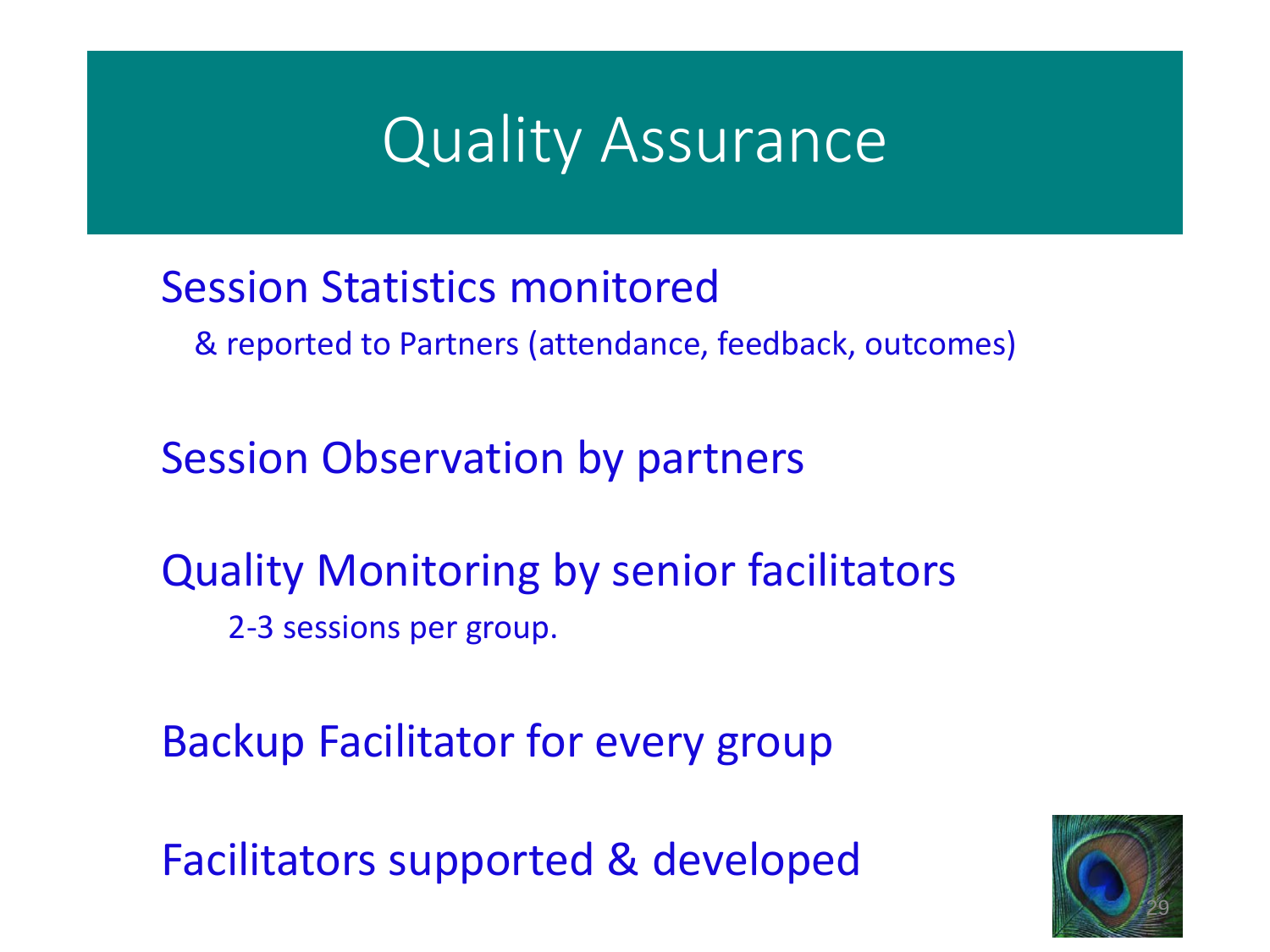#### Cost In Alberta as per Gap Report

| <b>Hospital Psychiatric</b>                                                          | <b>Avg Cost</b><br>\$16,239 |
|--------------------------------------------------------------------------------------|-----------------------------|
| <b>Hospital Outpatient</b>                                                           | \$2,629                     |
| <b>Community MH Services</b>                                                         | \$3,961                     |
| <b>Peer-Led Mental Wellness Recovery Group</b><br><b>Peer-Led Virtual MWRG Group</b> | \$430<br>\$260              |

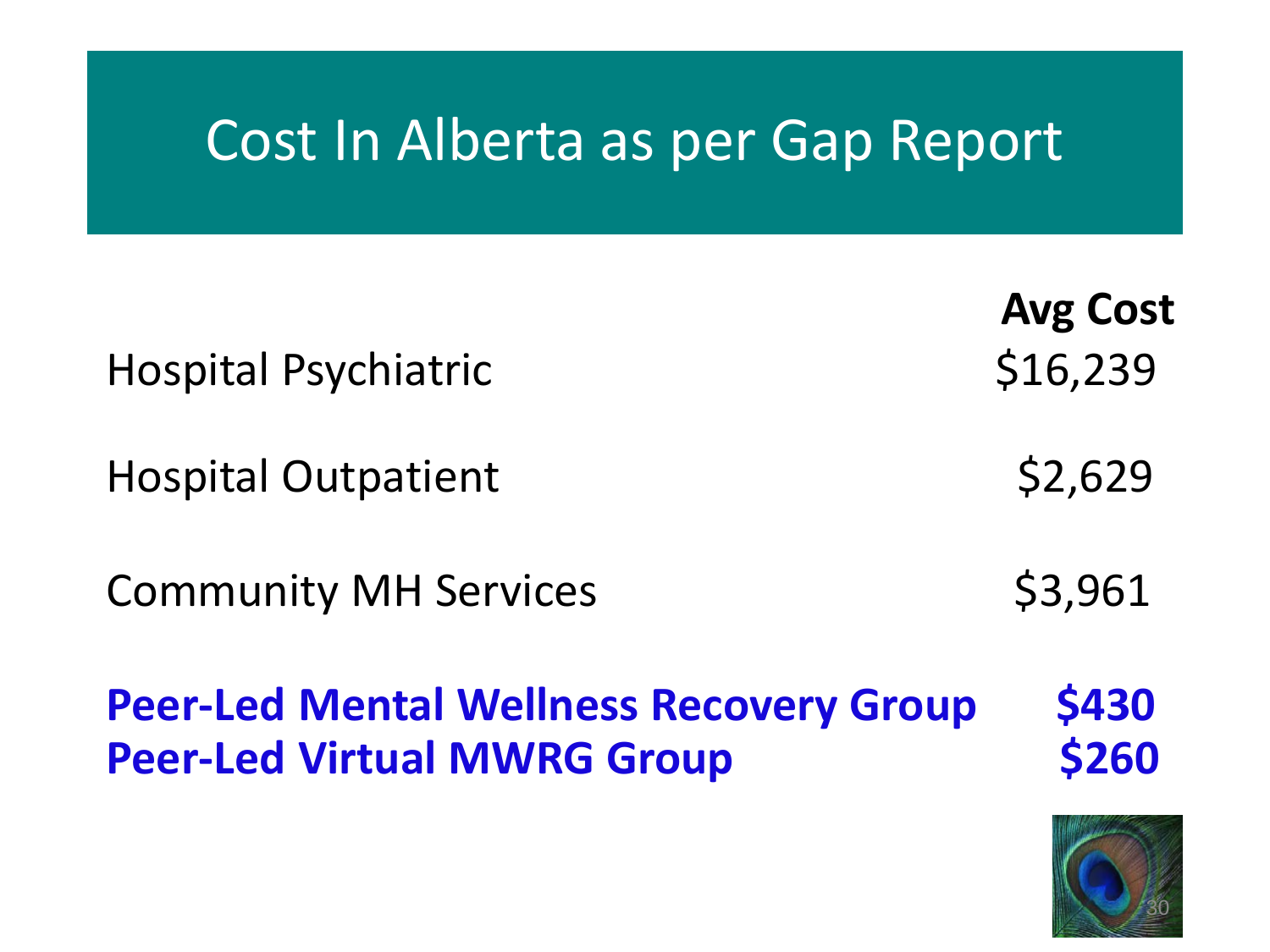#### **Telehealth Excellent PROMs**

Users of "Telehealth"



Use of telehealth is exploding - 20x growth forecast by 2018



#### Independent Studies:

- Alliance for Connected Care
- Anthem
- MD Live
- Teladoc
- Peer Support Solutions



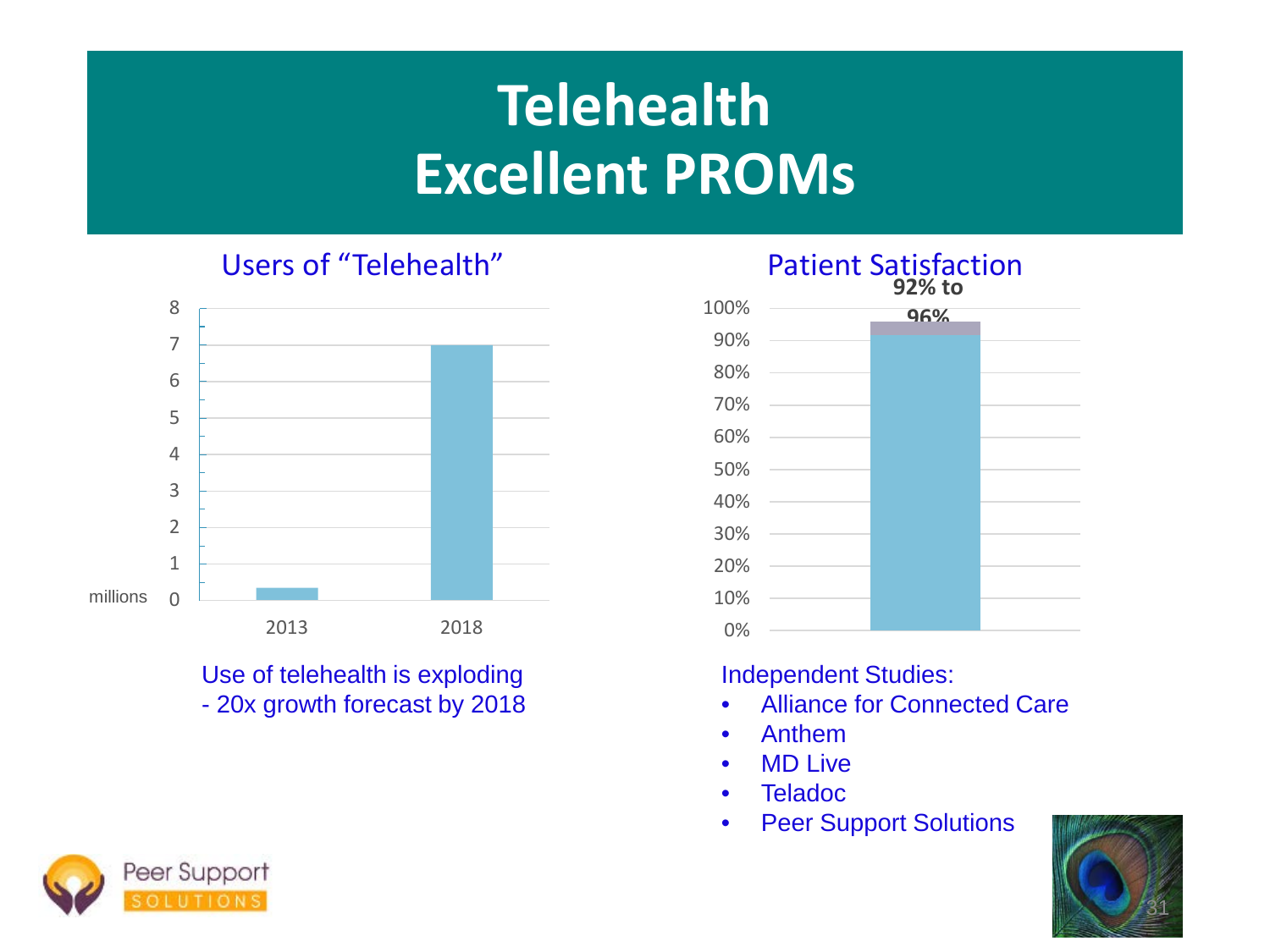#### **Telehealth with Professional Peer Support a Transformative Treatment Option**

#### **2015 Survey of Online Depression Recovery Group Participants (N=142)**

| <b>Evaluation Criteria</b>                                    | <b>Before</b> | <b>After</b> |
|---------------------------------------------------------------|---------------|--------------|
| Moderately to severely depressed                              | 73%           | 49%          |
| Urgent care for depression, bipolar or anxiety                | 25%           | <b>13%</b>   |
| Emergency room visit for depression or<br>related issue       | 28%           | <b>14%</b>   |
| Hospitalized for depression or other related<br><i>issues</i> | <b>32%</b>    | <b>10%</b>   |



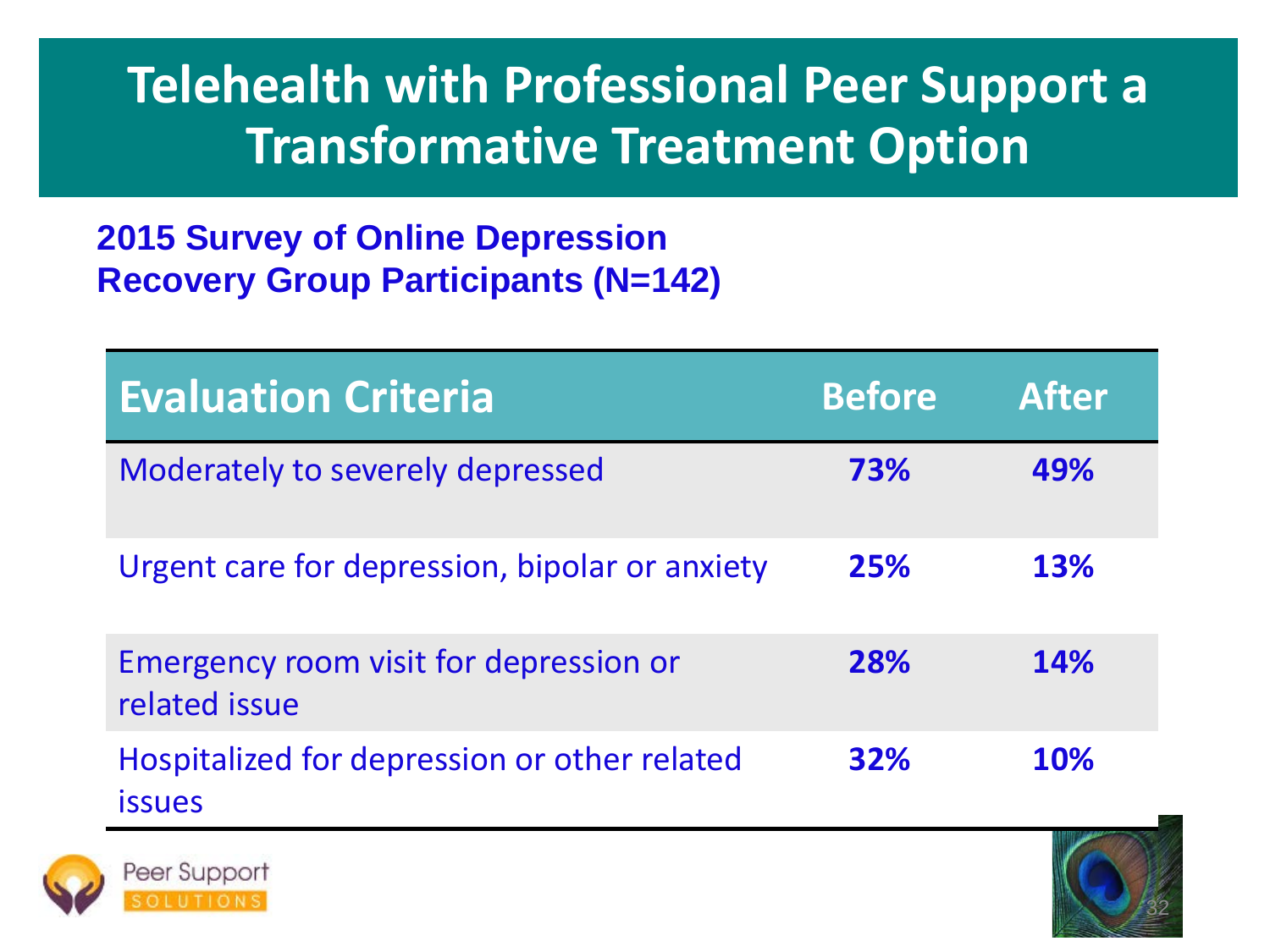## Mental Wellness Recovery Virtual Groups

- 8-week interactive, recovery-based program
- 90 minutes /week
- 8 participants diagnosed with depression, anxiety or bipolar II
- Evidence-based recovery tools taught and practiced
- facilitated by MWRG Certified Peer Specialists Pilot Cost:
- \$500 setup fee + \$260 per participant

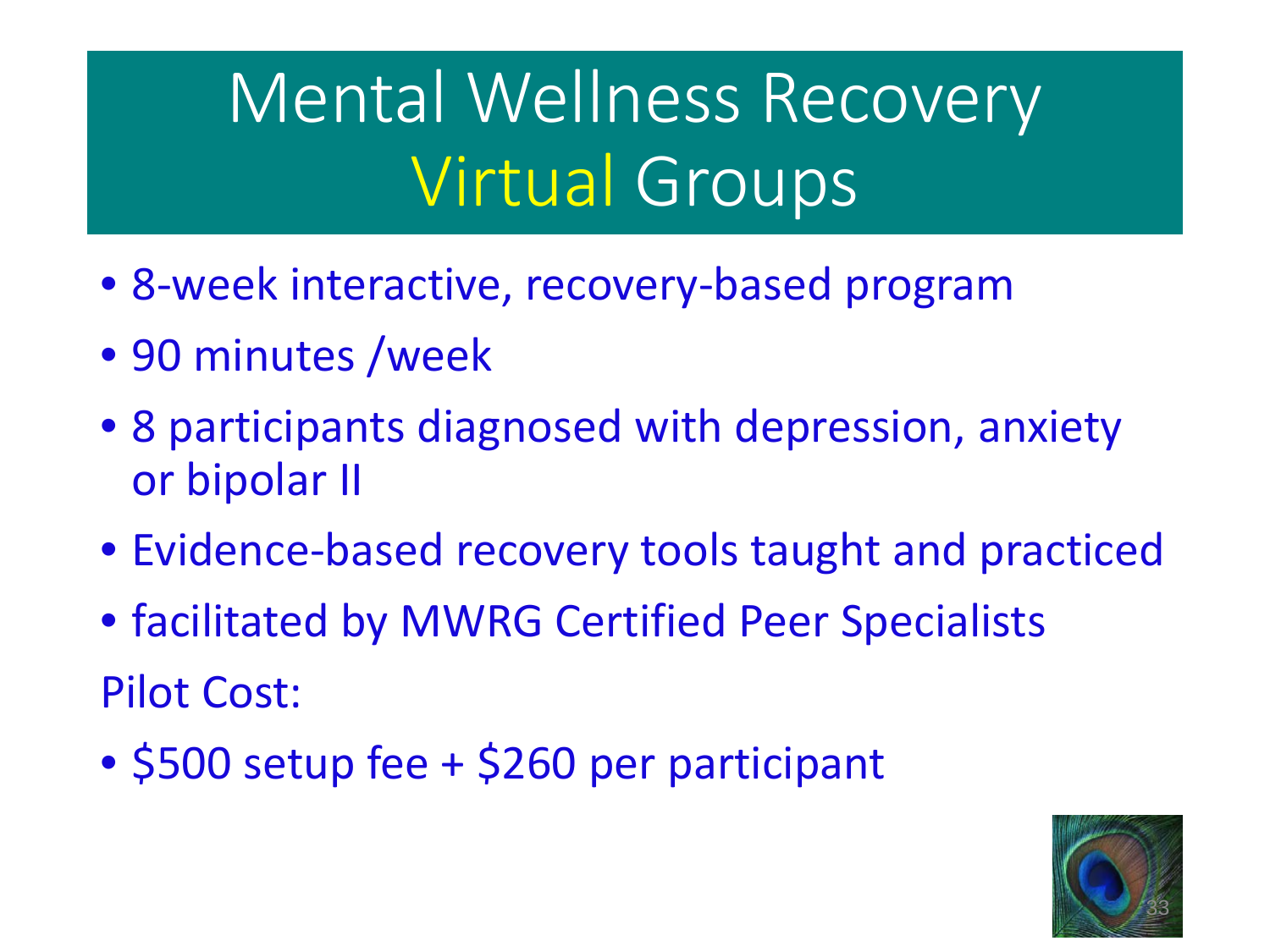## Increased Access & Reduced Cost

- More consistent service delivery
- Quick and easy implementation
- Expanded reach and accessibility
- Target by region, demographics, conditions
- Systematic capture of usage and outcome data
- Scalable solutions
	- Professional MWRG Peer Staff
- Better value no need to use limited PCN space and resources for registration & administration



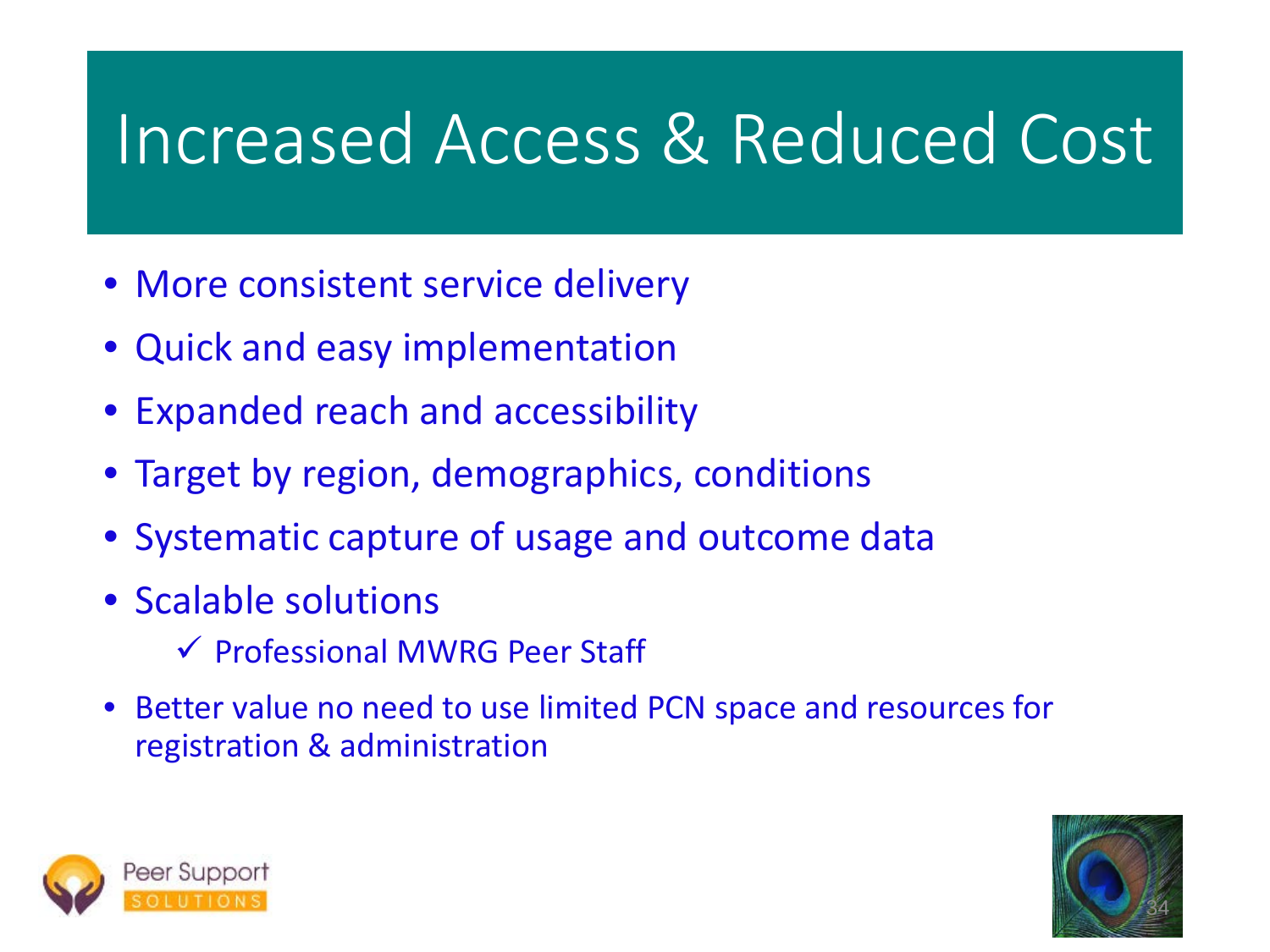#### Mental Wellness Recovery Groups

Increase peer support, information and services

Proven outcomes in primary care & outpatient settings.

Independently managed and collaboratively delivered

Qualified Facilitators - hired, trained and managed

Provide budget flexibility without HR burden

Capacity available for rapid expansion

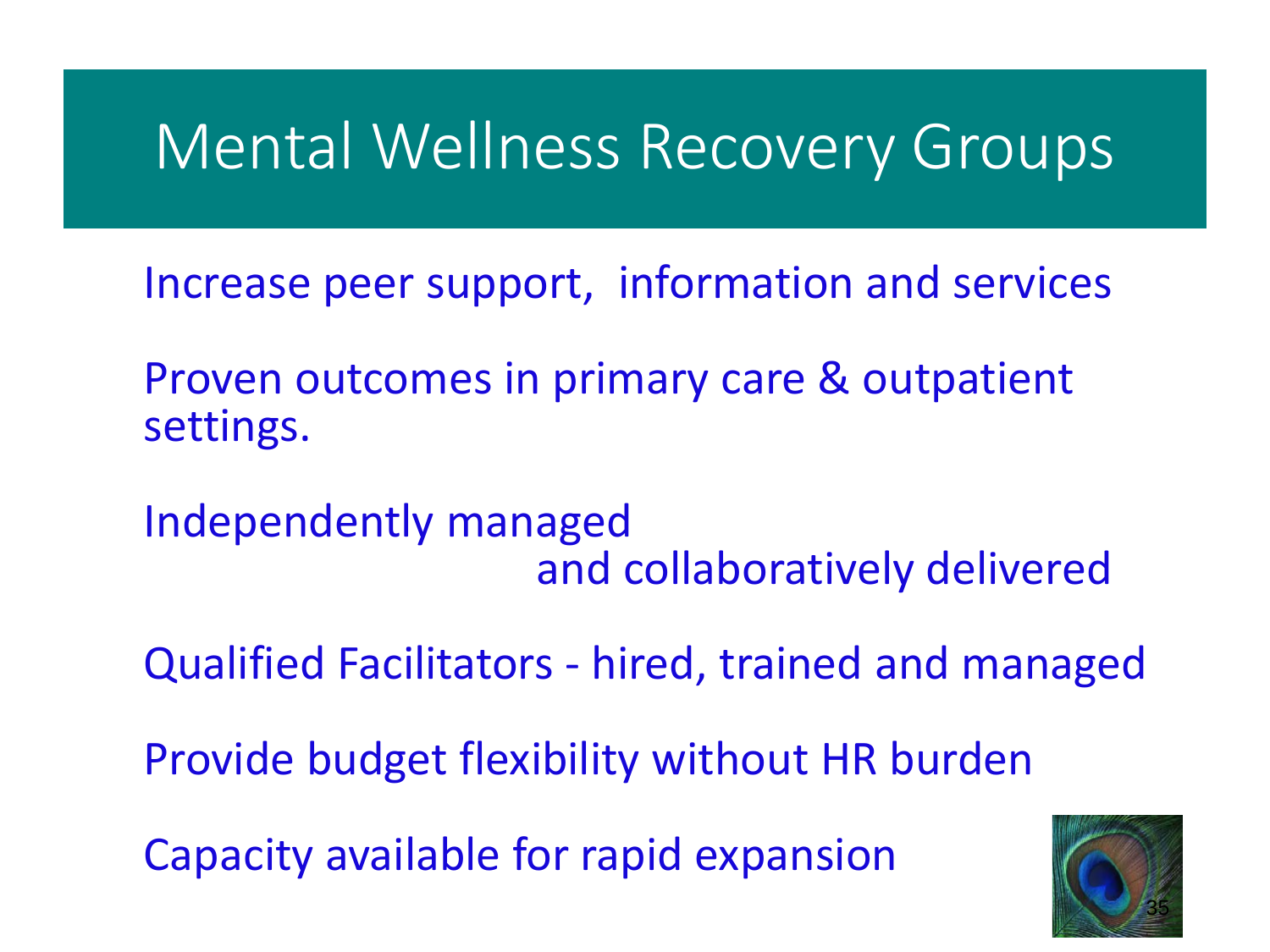# Mental Health Patient Collaboration at SCPCN that has:

- reduced continuity gaps between primary care and secondary care
- addressed some of the challenges mental health patients face when navigating health care system
- measured patient experience of structured peer support
- implemented *virtual* peer-led mental health groups

Resulting in increased access and lowered cost for mental health recovery support